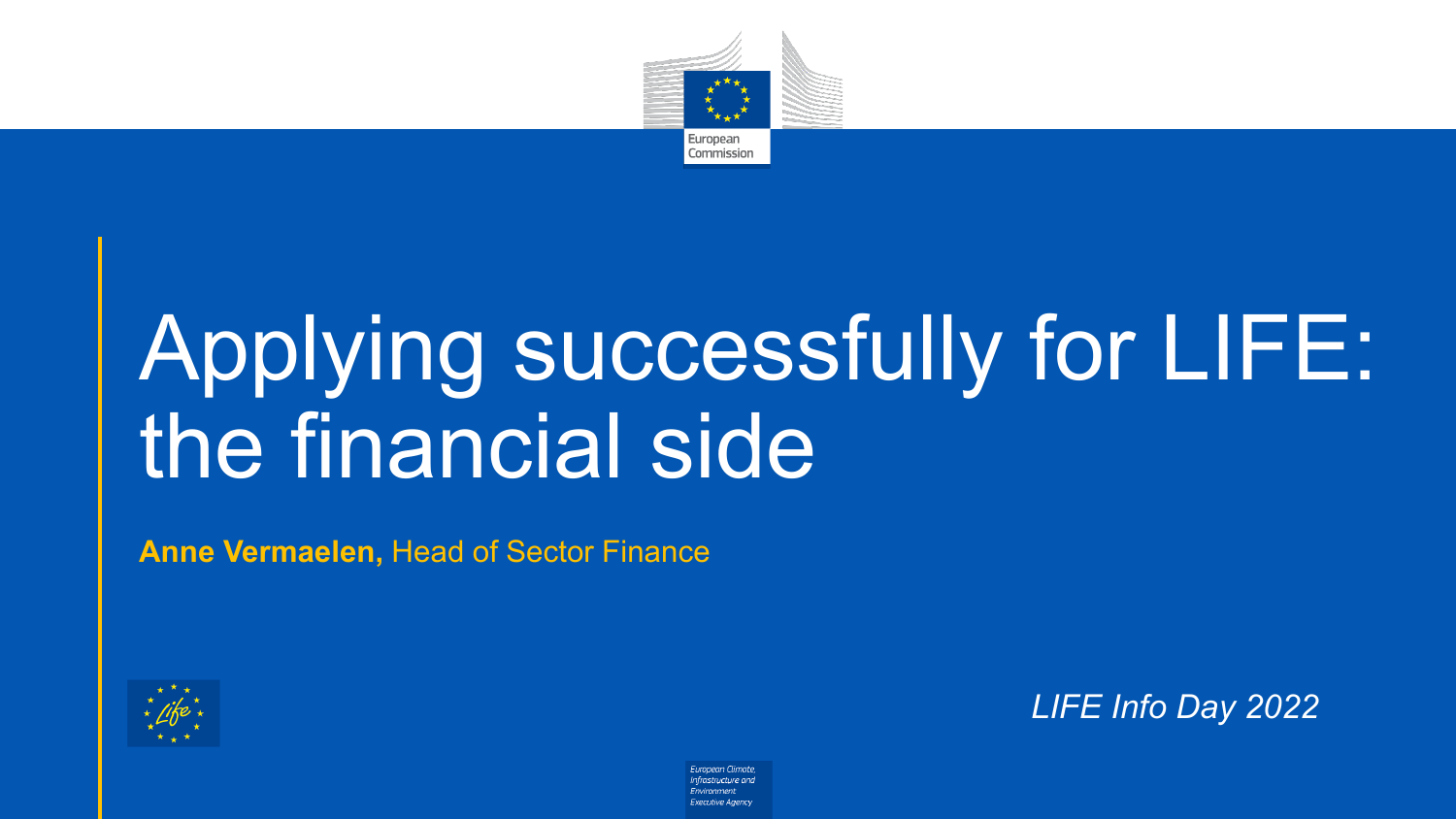### Reference documents

### **Reference Documents on the EU Funding and Tenders Portal :**

- General link [: https://ec.europa.eu/info/funding-tenders/opportunities/portal/screen/how-to](https://ec.europa.eu/info/funding-tenders/opportunities/portal/screen/how-to-participate/reference-documents)participate/reference-documents (legislation, work programme, call documents, grant agreements, guidance, templates etc)
- LIFE MGA (grant agreement) : https://ec.europa.eu/info/funding[tenders/opportunities/docs/2021-2027/life/agr-contr/mga\\_life\\_en.pdf](https://ec.europa.eu/info/funding-tenders/opportunities/docs/2021-2027/life/agr-contr/mga_life_en.pdf)
- LIFE Annotated Grant Agreement : https://ec.europa.eu/info/funding[tenders/opportunities/docs/2021-2027/common/guidance/aga\\_en.pdf](https://ec.europa.eu/info/funding-tenders/opportunities/docs/2021-2027/common/guidance/aga_en.pdf)
- Rules for legal entity validation and financial capacity assessment : [https://ec.europa.eu/info/funding-tenders/opportunities/docs/2021-2027/common/guidance/rules](https://ec.europa.eu/info/funding-tenders/opportunities/docs/2021-2027/common/guidance/rules-lev-lear-fca_en.pdf)lev-lear-fca\_en.pdf



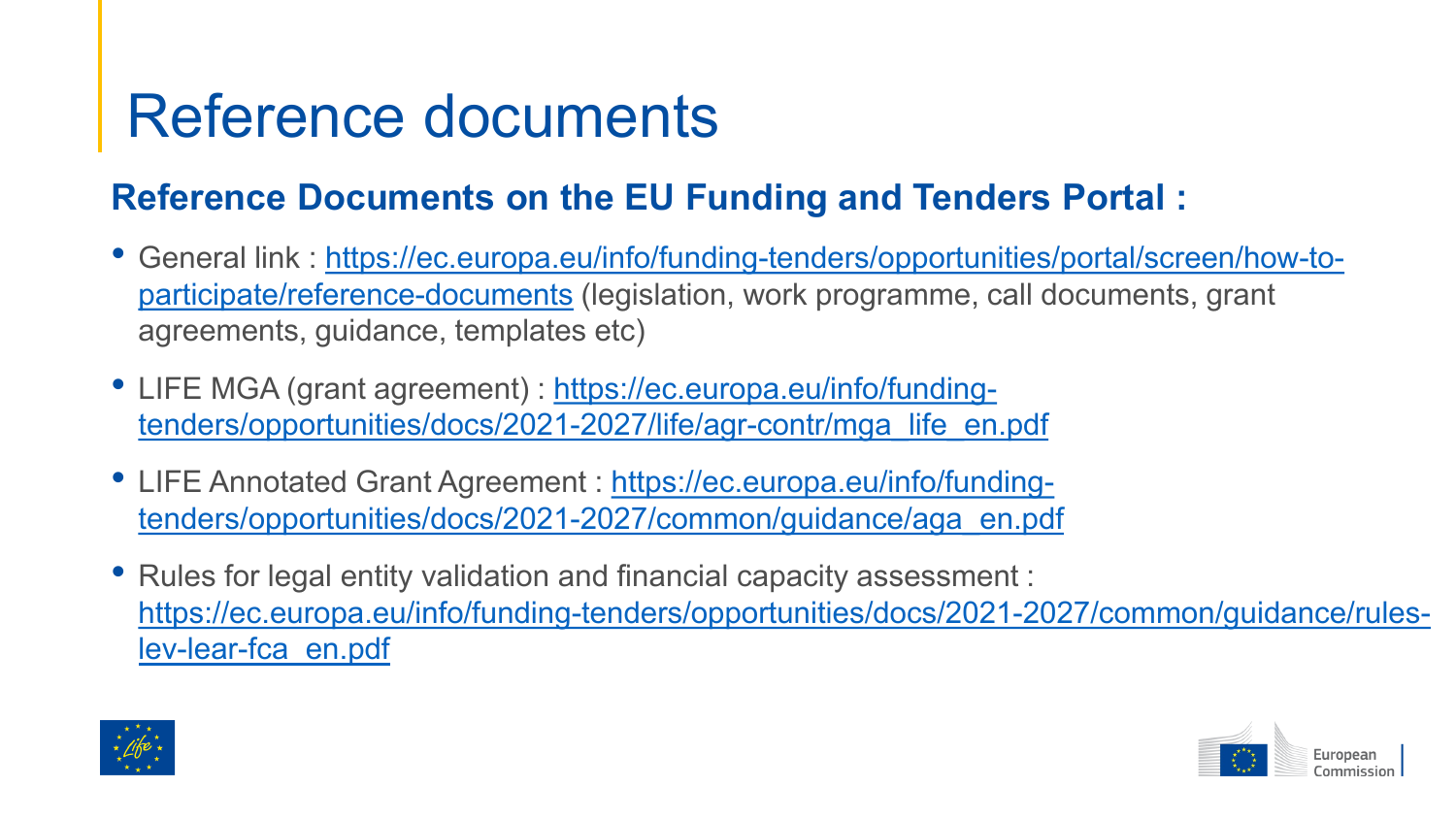## Roles in the Grant Agreement (GA)

- Coordinator: contact point towards granting authority + signs the GA
- Beneficiaries: other entities that participate as beneficiaries + sign the GA (accession form)
- Affiliated entities : similar conditions as Beneficiaries + do not sign GA. Legal/capital link (beyond implementation of the action) BUT beneficiary remains responsible
- Associated partners : implement certain tasks, do not charge costs, do not sign GA
- Subcontractors : outsourcing of specific action task(s)
- Recipients of financial support to third parties
- In-kind contributors : providing a service <u>for free</u> (cost/income not eligible)



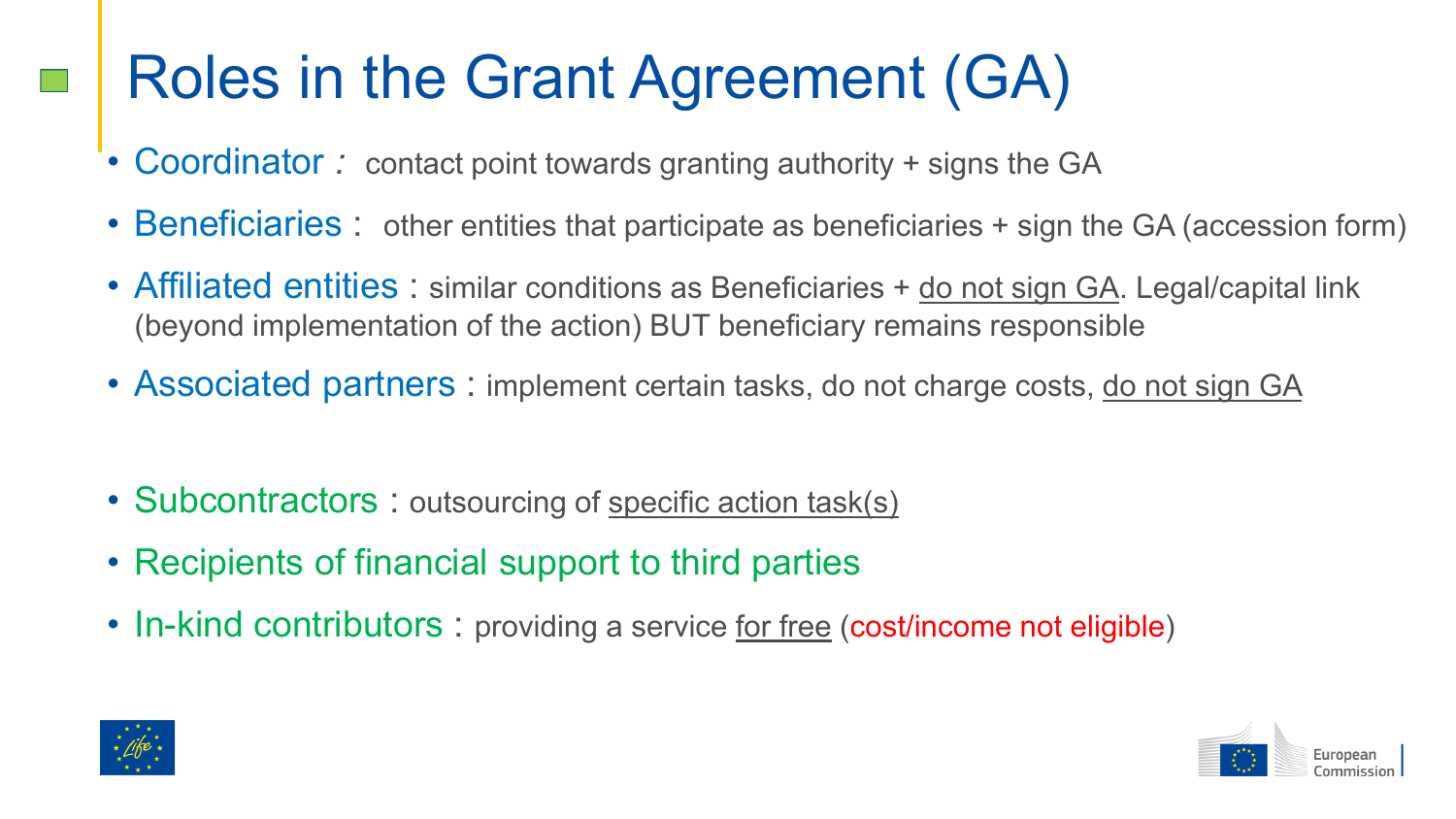## Roles in the Grant Agreement (GA)

| <b>TYPE</b>                                               | Works on 'action tasks'?                     | What is eligible for the<br>beneficiary/ affiliated<br>entity?     | Must be indicated in<br>Annex 1 GA? | <b>Conditions for participation</b>                                    | <b>GA</b> article |
|-----------------------------------------------------------|----------------------------------------------|--------------------------------------------------------------------|-------------------------------------|------------------------------------------------------------------------|-------------------|
| <b>Beneficiaries</b>                                      | <b>YES</b>                                   | Costs                                                              | <b>YES</b>                          | Must be eligible for funding                                           | art 7             |
| <b>Affiliated entities</b>                                | <b>YES</b>                                   | Costs                                                              | <b>YES</b>                          | Must be affiliated or have a legal<br>link and be eligible for funding | art 8             |
| <b>Associated partners</b>                                | <b>YES</b>                                   | n/a                                                                | <b>YES</b>                          | No specific conditions (APs do<br>not receive funding).                | art 9.1           |
| <b>Third parties</b><br>contributing to the<br>project    | Participate in the action<br>as contributors | Costs<br>if eligible under the specific<br>Programme (only for HE) | <b>YES</b>                          |                                                                        | art 9.2           |
| <b>Subcontractors</b>                                     | <b>YES</b>                                   | <b>Invoiced price</b>                                              | <b>YES</b>                          | Must be best value for money,<br>avoid conflict of interest            | art 9.3           |
| Third parties receiving<br>financial support <sup>2</sup> | Participate in the action<br>as recipients.  | Amount of support given                                            | <b>YES</b>                          | According to the conditions in<br>Annex 1 GA                           | art 9.4           |



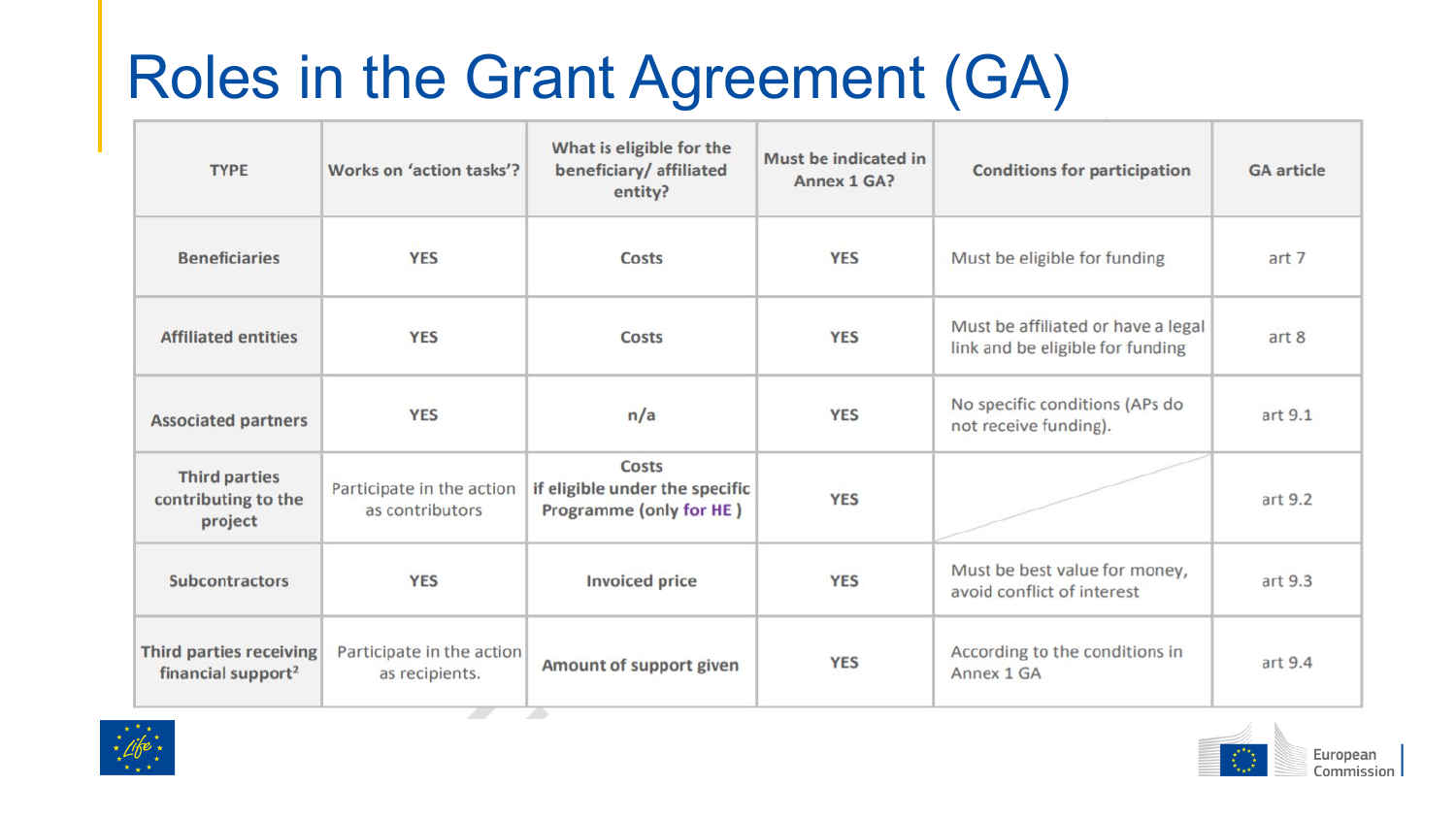## Establishing your Project Budget (1)

### • **Part A – summarised budget table to be filled online**

- Overall budget per cost category & per beneficiary/affiliated entity/associated partner
- **Annex - Detailed budget table to be uploaded**
	- Detailed budget per cost category (excel)/per beneficiary
	- Further explanation and breakdown of major costs should be provided to allow evaluation
- **Be realistic !**
- **Check the applicability of cost categories in the call document !**



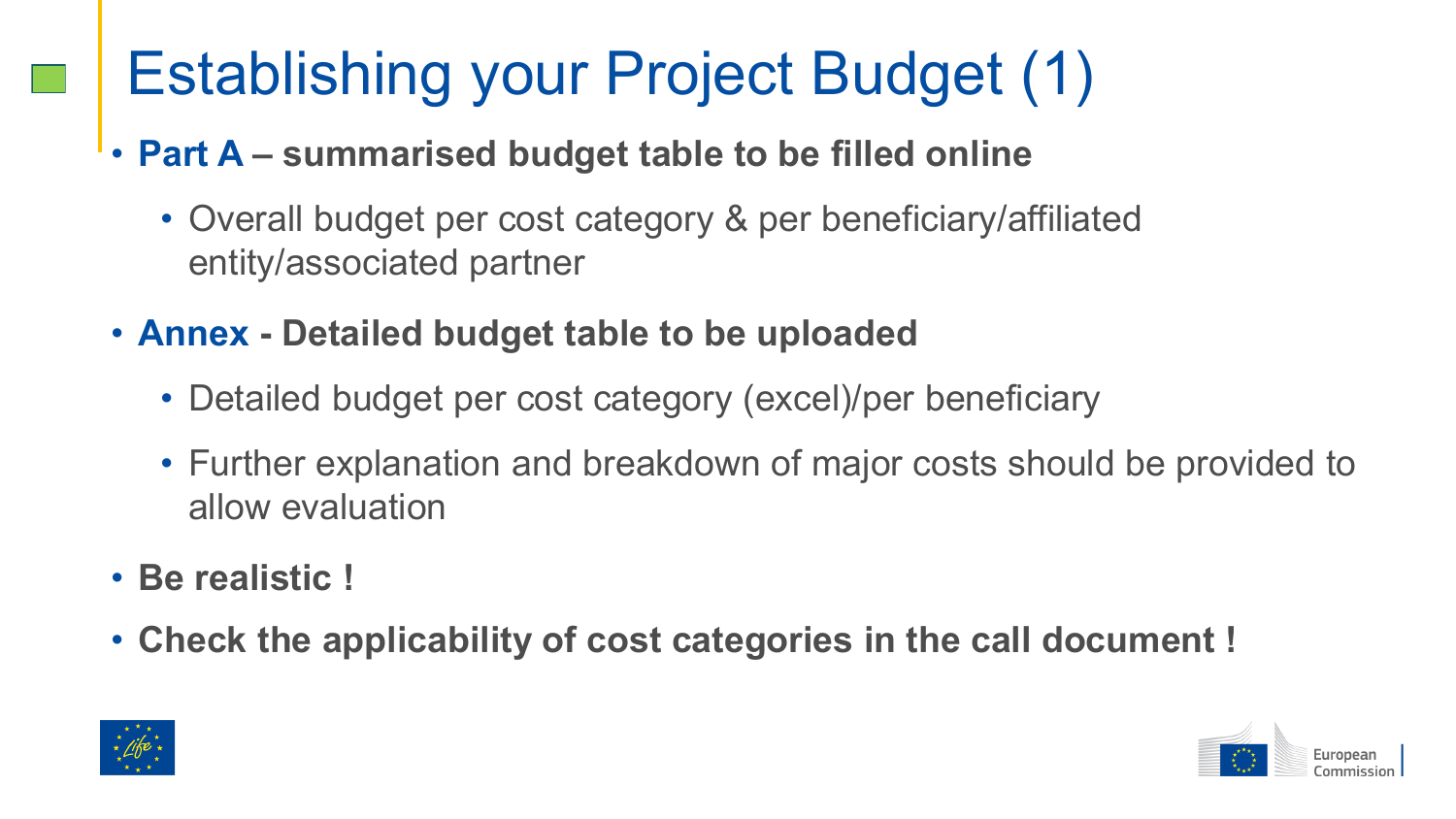### Establishing your Project Budget (2) – Part A

#### 3 - Budget

| No. | Name of<br>beneficiary | <b>Country</b> | $costs -$<br>volunteers<br>IE<br>(a1) | Personnel   Personnel<br>$costs -$<br>without volunteers<br>I€<br>(a2) | <sub>B</sub><br>Subcontri<br>cting<br>costs/6<br>(b) | Purchase<br>costs -<br>Travel and Equipmen<br>subsistenc<br>e/E<br>(c1) | Purchase<br>costs -<br>U€<br>(c2) | costs -<br>Other<br>goods,<br>works and<br>services/E<br>(c3) | D.1<br>Financia<br>support to<br>third<br>parties/€<br>(d1) | Indirect<br>costs/€<br>(e) | Total<br>eligible<br>costs/E<br>(h) | F.1<br>Estimated<br>eligible<br>contributi<br>ons<br>(f1) | Ineligible<br>costs<br>$\omega$ | Total<br>estimated<br>project<br>costs and<br>contributi<br>ons<br>(k) | rate<br>(U) | Funding   Maximum Requested Max grant  <br>EU<br>contributi<br>on to<br>eligible<br>costs<br>(1) | EU<br>contributi<br>on to<br>eligible<br>costs<br>(m)<br>× | amount<br>(n) | Income<br>by the<br>project<br>(o) | In kind<br>ons<br>(p) | Financial<br>ons<br>(q) | Own<br>generated contributi contributi resources<br>(r) | Total<br>estimated<br>project<br>income<br>(s) |
|-----|------------------------|----------------|---------------------------------------|------------------------------------------------------------------------|------------------------------------------------------|-------------------------------------------------------------------------|-----------------------------------|---------------------------------------------------------------|-------------------------------------------------------------|----------------------------|-------------------------------------|-----------------------------------------------------------|---------------------------------|------------------------------------------------------------------------|-------------|--------------------------------------------------------------------------------------------------|------------------------------------------------------------|---------------|------------------------------------|-----------------------|-------------------------|---------------------------------------------------------|------------------------------------------------|
|     |                        |                |                                       |                                                                        |                                                      |                                                                         |                                   |                                                               |                                                             |                            | 0,00                                |                                                           |                                 |                                                                        |             |                                                                                                  | 0.00                                                       | 0,00          |                                    |                       |                         |                                                         | 0,00                                           |
|     | Total                  |                |                                       |                                                                        |                                                      |                                                                         |                                   |                                                               |                                                             | 0.00                       | 0.00                                |                                                           |                                 |                                                                        |             | 9.00                                                                                             | 0.00                                                       | 0,00          |                                    |                       |                         |                                                         | 0,00                                           |





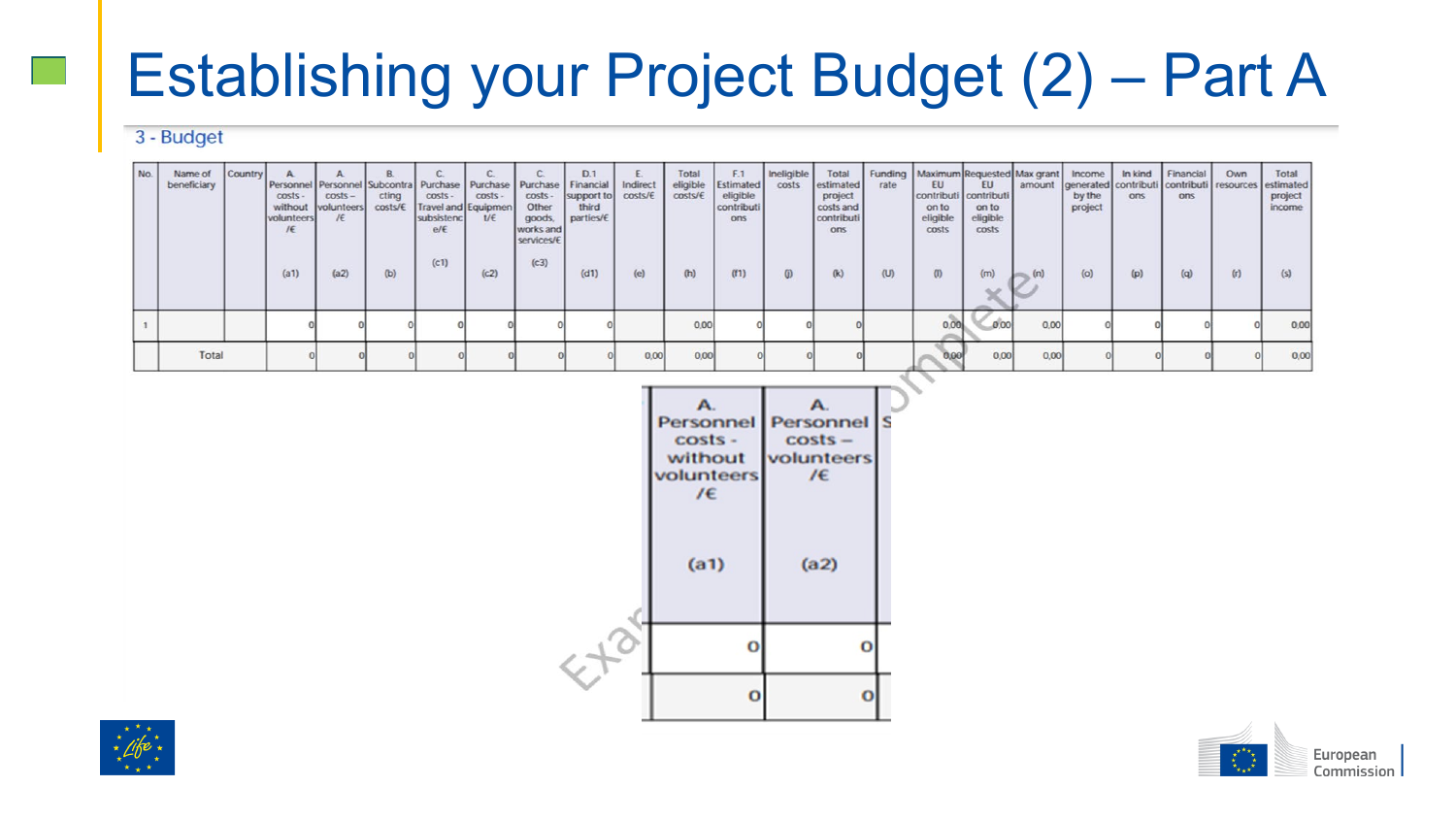### Establishing your Project Budget (3) – Annex

**Detailed Budget Table** 

#### **[proposal acronym]**

#### *Important:*

*You may add rows but no additional tabs. This may result in your proposal being considered inadmissible. Please ensure that the file can be printed on a format of 1 page wide (number of pages depending on the number of participants). Please make sure that the figures in this table are consistent with the total budget provided in part A section 3 of the application. In case of inconsistencies, part A will prevail.* 

#### **Staff effort allocation**

*Fill in the effort per work package and Beneficiary/Affiliated Entity.* 

*Please indicate the number of person-months over the whole duration of the planned work.* 

*Adapt the columns to the number of work packages in your proposal.* 

*Identify the work-package leader for each work package by showing the relevant person-month figure in bold.*

| Participant Number/Short Name | WP1         | WP <sub>2</sub> | WP3         | WP4          | WP <sub>5</sub> | WP <sub>6</sub> | WPx         | <b>Total</b> |
|-------------------------------|-------------|-----------------|-------------|--------------|-----------------|-----------------|-------------|--------------|
| 1.                            |             |                 |             |              |                 |                 |             | $\mathbf 0$  |
| 2.                            |             |                 |             |              |                 |                 |             | $\mathbf 0$  |
| 3.                            |             |                 |             |              |                 |                 |             | $\mathbf{0}$ |
| 4.                            |             |                 |             |              |                 |                 |             | $\mathbf{0}$ |
| 5.                            |             |                 |             |              |                 |                 |             | $\bf{0}$     |
| 6.                            |             |                 |             |              |                 |                 |             | $\bf{0}$     |
| 7.                            |             |                 |             |              |                 |                 |             | $\bf{0}$     |
| 8.                            |             |                 |             |              |                 |                 |             | $\mathbf{0}$ |
| 9.                            |             |                 |             |              |                 |                 |             | $\mathbf{0}$ |
| 10.                           |             |                 |             |              |                 |                 |             | $\mathbf{0}$ |
| <b>Total person-months</b>    | $\mathbf 0$ | $\mathbf{0}$    | $\mathbf 0$ | $\mathbf{0}$ | $\mathbf 0$     | $\mathbf{0}$    | $\mathbf 0$ | $\mathbf{0}$ |



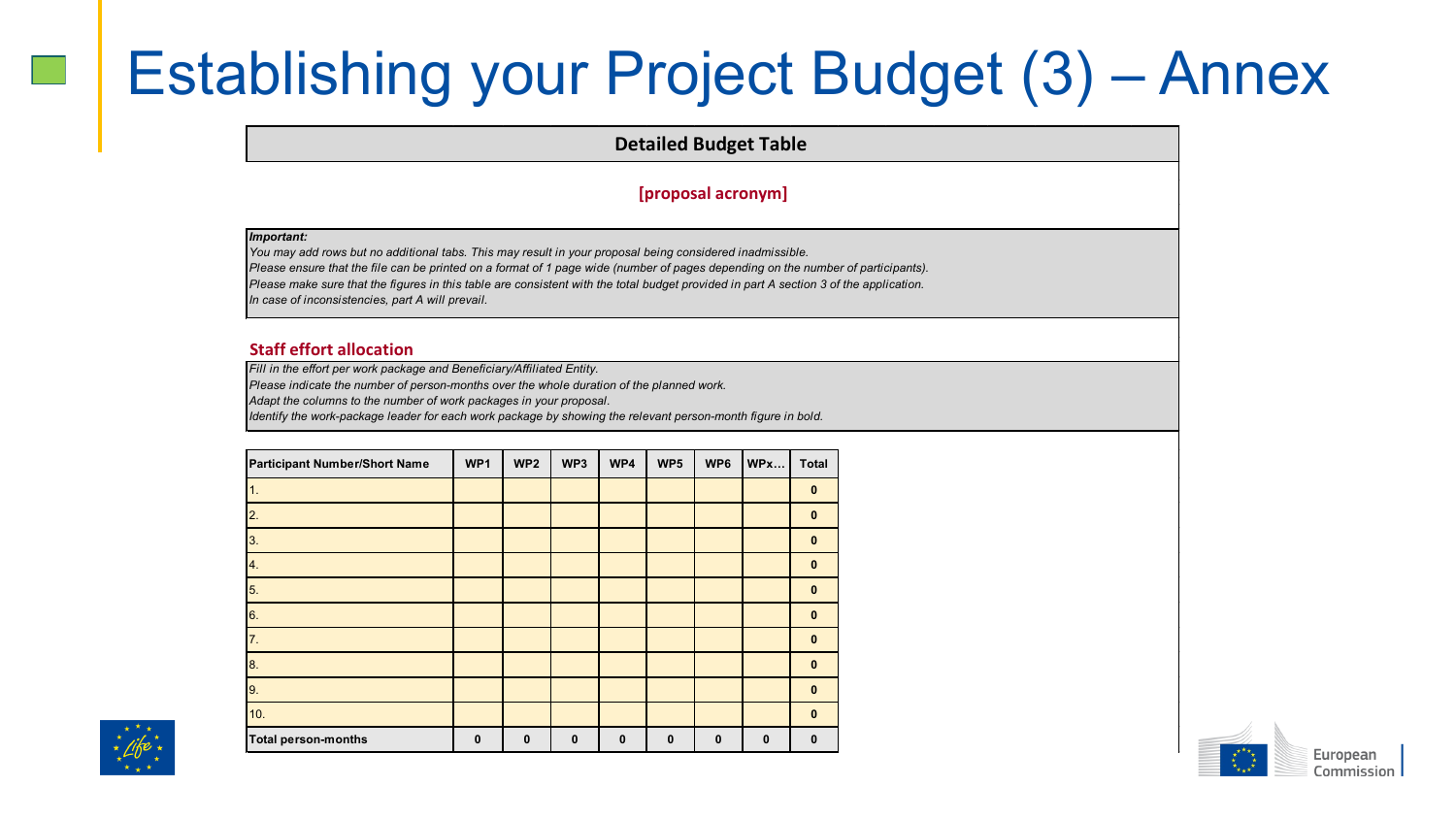### Establishing your Project Budget (4) – Annex

#### **Personnel costs**

*Present your estimated "Personnel costs" split into 3 categories as per the table below. If you do not have any personnel costs falling under "A.4 SME owners and natural person beneficiaries" or "A.5 Volunteers", all personnel costs should be budgeted under "A1. Employees (or equivalent); A2. Natural persons under direct contract and A3. Seconded Persons".* 

For A.4 SME owners and natural person beneficiaries: please note that as per Annex 2a of the LIFE General Model Grant Agreement (MGA), a unit cost is applied to this cost category. The units are the days spent working on the action (rounded up to the nearest half-day) and the amount per unit (daily rate) is calculated according to the following *formula:* 

*{EUR 5 080 / 18 days = EUR 282,22 per day} multiplied by {country-specific correction coefficient of the country where the beneficiary is established} Note that the country specific correction coefficient to use is the one applied for the Marie Sklodoska-Curie Actions (MSCA). Yearly rates are published in the Horizon Europe Work Programme – Marie Sklodowksa-Curie Actions under the funding and tender portal Reference Documents (work programme and call documents section), available at https://ec.europa.eu/info/funding-tenders/opportunities/portal/screen/how-to-participate/reference-documents;programCode=HORIZON.* 

| <b>Participant Number/Short Name</b> | Countr<br>$\mathbf{y}$ | Number of<br>person months<br>(staff effort per<br>beneficiary) | Average<br>monthly salary<br>rate | A1. Employees<br>(or equivalent);<br>A2. Natural<br>persons under<br>direct contract<br>and A3.<br>Seconded<br>Persons (costs) | A.4 SME<br>owners and<br>natural person<br>(sole trader)<br>beneficiaries<br>(Unit costs in €) | <b>Subtotal</b><br>personnel costs<br>without<br>volunteers<br>$(A1+A2+A3+A4)$<br>must be the<br>same as in part<br>A section 3 | <b>A.5 Volunteers</b><br>(Unit costs)<br>must be the<br>same as in part<br>A section 3 | <b>Total Personnel</b><br>costs |
|--------------------------------------|------------------------|-----------------------------------------------------------------|-----------------------------------|--------------------------------------------------------------------------------------------------------------------------------|------------------------------------------------------------------------------------------------|---------------------------------------------------------------------------------------------------------------------------------|----------------------------------------------------------------------------------------|---------------------------------|
| 1.                                   |                        | 0                                                               | #DIV/0!                           |                                                                                                                                |                                                                                                | $0 \in$                                                                                                                         |                                                                                        | $0 \in$                         |
| $\overline{2}$ .                     |                        |                                                                 | #DIV/0!                           |                                                                                                                                |                                                                                                | $0 \in$                                                                                                                         |                                                                                        | $0 \in$                         |
| 3.                                   |                        | ο                                                               | #DIV/0!                           |                                                                                                                                |                                                                                                | $0 \in$                                                                                                                         |                                                                                        | $0 \in$                         |
| 4.                                   |                        |                                                                 | #DIV/0!                           |                                                                                                                                |                                                                                                | $0 \in$                                                                                                                         |                                                                                        | $0 \in$                         |
| 5.                                   |                        | o                                                               | #DIV/0!                           |                                                                                                                                |                                                                                                | $0 \in$                                                                                                                         |                                                                                        | $0 \in$                         |
| 6.                                   |                        |                                                                 | #DIV/0!                           |                                                                                                                                |                                                                                                | $0 \in$                                                                                                                         |                                                                                        | $0 \in$                         |
| <b>7.</b>                            |                        |                                                                 | #DIV/0!                           |                                                                                                                                |                                                                                                | $0 \in$                                                                                                                         |                                                                                        | $0 \in$                         |
| 8.                                   |                        | o                                                               | #DIV/0!                           |                                                                                                                                |                                                                                                | $0 \in$                                                                                                                         |                                                                                        | $0 \in$                         |
| 9.                                   |                        | o                                                               | #DIV/0!                           |                                                                                                                                |                                                                                                | $0 \in$                                                                                                                         |                                                                                        | $0 \in$                         |
| 10.                                  |                        | o                                                               | #DIV/0!                           |                                                                                                                                |                                                                                                | $0 \in$                                                                                                                         |                                                                                        | $0 \in$                         |
| Total                                |                        | $0 \in$                                                         |                                   | $0 \in$                                                                                                                        | 0€                                                                                             | $0 \in$                                                                                                                         | $0 \in$                                                                                | $0 \in$                         |



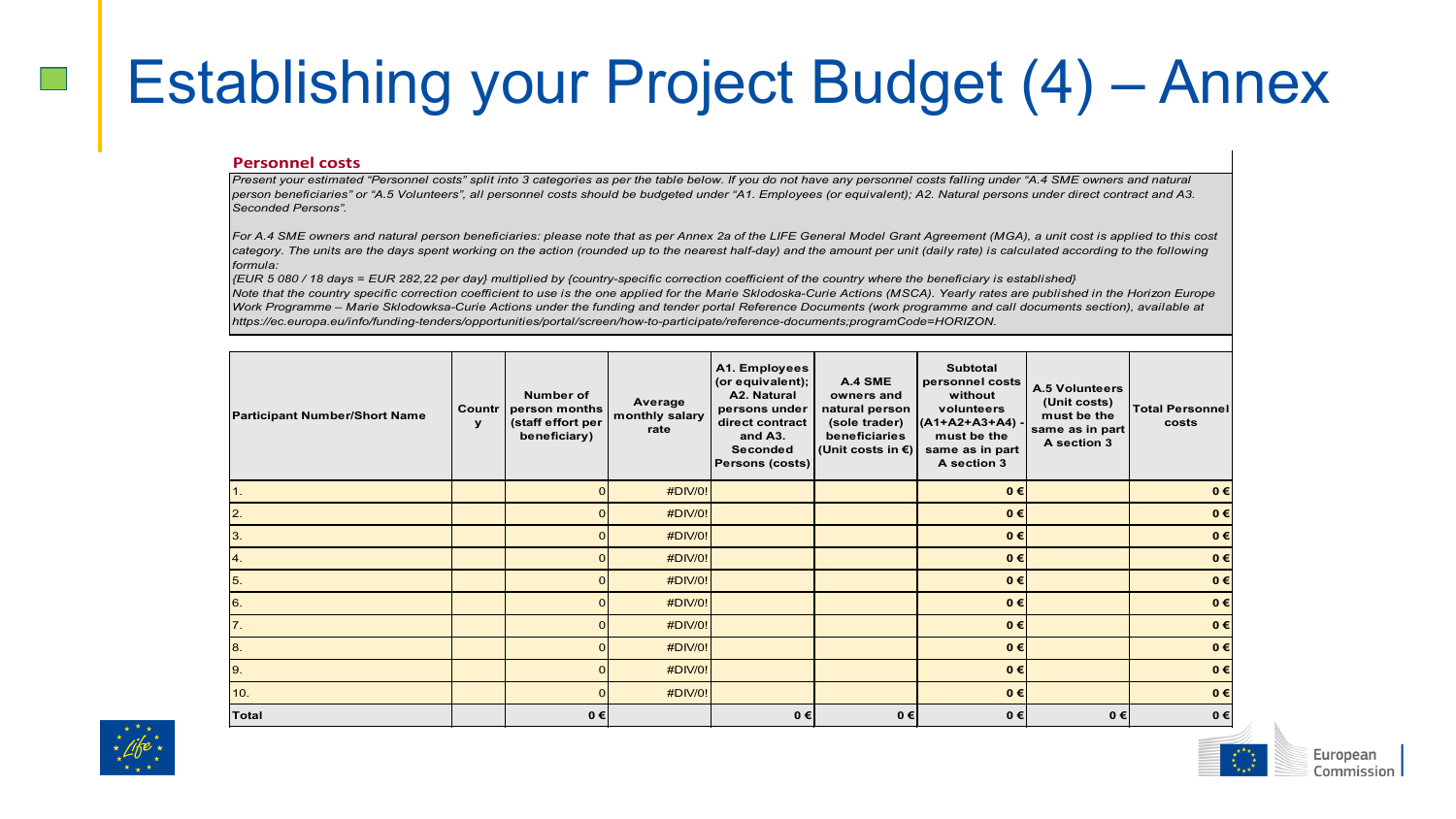### Establishing your Project Budget (5) – Annex

#### **Subcontracting**

*Give details on subcontracted action tasks (if any) and explain the reasons why (as opposed to direct implementation by the participants).* 

*Subcontracting — Subcontracting means the implementation of action tasks, i.e. specific tasks which are part of the action and are described in Annex 1 of the Grant Agreement.*

*Note: Subcontracting concerns the outsourcing of a part of the action to a party outside the Consortium. It is not simply about purchasing goods or services. We normally expect the participants to have sufficient operational capacity to implement the project activities themselves. Sub-contracting should therefore be exceptional.*

*Include only subcontracts that comply with the rules (i.e. best value for money and no conflict of interest; coordinator tasks can normally not be subcontracted).*

| <b>Participant Number/Short Name</b>                                                                               | <b>Subcontract Description</b> | $\vert \text{Cost}(\epsilon) \vert$ | <b>WP</b> | <b>Justification</b><br>(Why is subcontracting necessary?) |  |  |
|--------------------------------------------------------------------------------------------------------------------|--------------------------------|-------------------------------------|-----------|------------------------------------------------------------|--|--|
|                                                                                                                    |                                |                                     |           |                                                            |  |  |
|                                                                                                                    |                                |                                     |           |                                                            |  |  |
|                                                                                                                    |                                |                                     |           |                                                            |  |  |
|                                                                                                                    |                                |                                     |           |                                                            |  |  |
|                                                                                                                    | Total estimated costs          | $0 \in$                             |           |                                                            |  |  |
| If subcontracting for the entire project goes<br>beyond 30% of the total eligible costs, give<br>specific reasons. | Insert text                    |                                     |           |                                                            |  |  |

#### **Other direct costs**

*Please complete the table below for each participant. If required add further tables at the end of this work sheet (one per participant).*

Please ensure that the information provided is sufficient to assess the relevance of the costs in relation to the activities proposed. For major cost items add lines below, in order *to provide a detailed breakdown within one cost category.*

*For major items listed in the justification column, indicate the work package / task to which they belong.* 

*For equipment and infrastructure, please explain if the cost represents the full cost or the depreciation.*

| Participant Number/Short Name (1) Cost (€) |         | <b>Justification</b> |
|--------------------------------------------|---------|----------------------|
| Travel & subsistence                       |         |                      |
| Equipment (incl. infrastructure)           |         |                      |
| Other goods, works and services            |         |                      |
| Financial support to third parties         |         |                      |
| Land purchase                              |         |                      |
| Total                                      | $0 \in$ |                      |

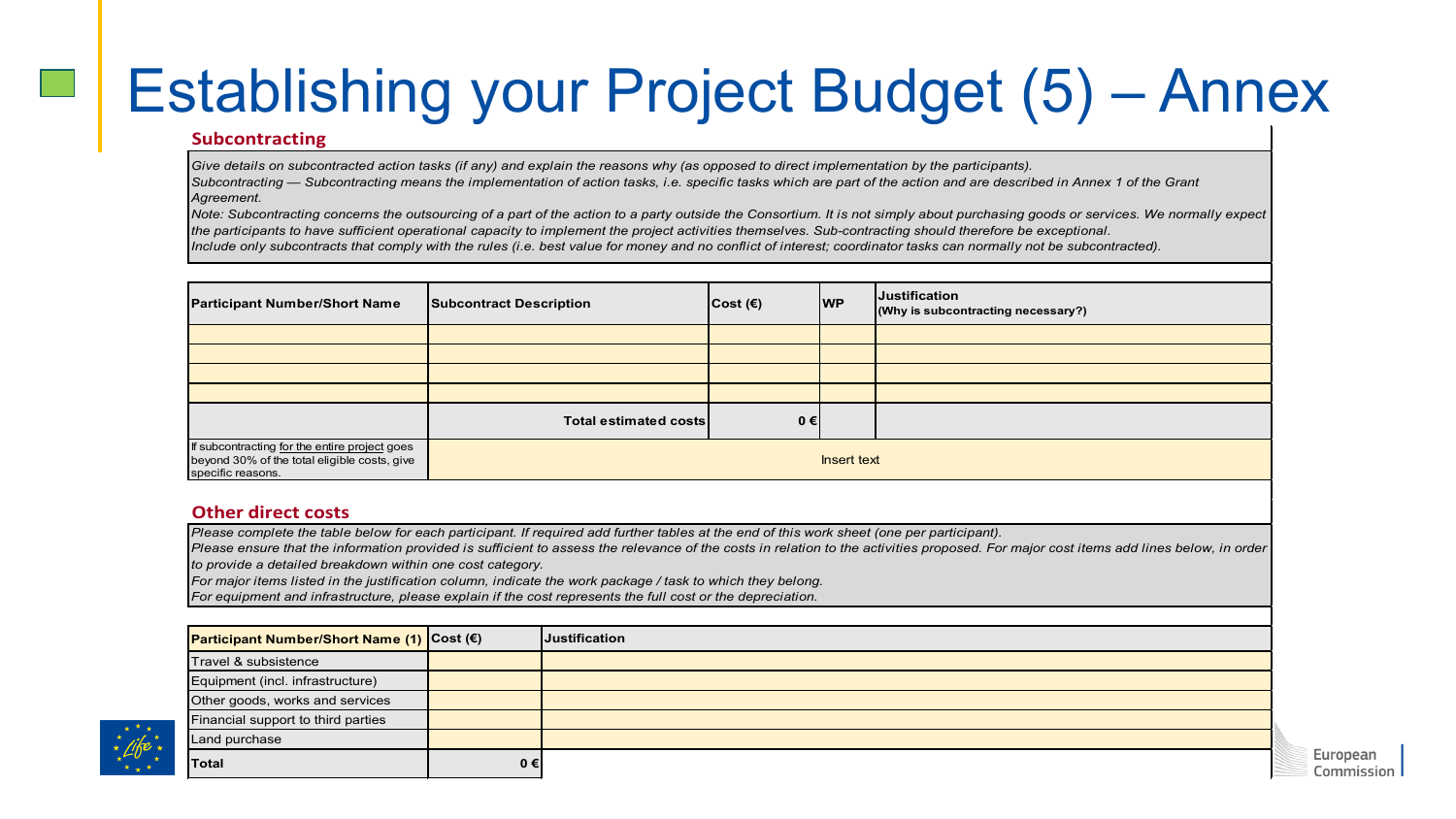## Establishing your Project Budget (6)

Main differences between subcontracting and purchase costs:

| <b>Subcontracts</b>                                                                                                                    | <b>Contracts/Purchases</b>                                                                                                                                                           |  |  |  |  |
|----------------------------------------------------------------------------------------------------------------------------------------|--------------------------------------------------------------------------------------------------------------------------------------------------------------------------------------|--|--|--|--|
| Subcontracts concern the implementation<br>of 'action tasks', i.e. parts of the<br>project/project tasks that have been<br>outsourced. | Purchases concern travel, equipment and<br>goods and services that are necessary for<br>the beneficiaries to implement the work<br>(can range from big equipment to petty<br>goods). |  |  |  |  |
| The price for the subcontracts will be<br>declared as 'Subcontracting costs' in the<br>financial statement.                            | The price for these contracts will be<br>declared in one of the 'Purchase costs'<br>columns in the financial statement.                                                              |  |  |  |  |

Examples :

- contract for an audit certificate on the financial statements, translation of documents, publication of brochures
- contract for transportation (if the transport if part of a bigger package like the de-commissioning/transportation/re-installation of equipment = subcontracting)
- contract for organisation of the rooms or catering for a meeting (if the organisation of the meeting is not a separate subcontracted 'action task' like the full organisation of an event
- contract for hiring IPR consultants/agents needed for the project
- contract for the carrying out of energy audits in the frame of the project = subcontracting



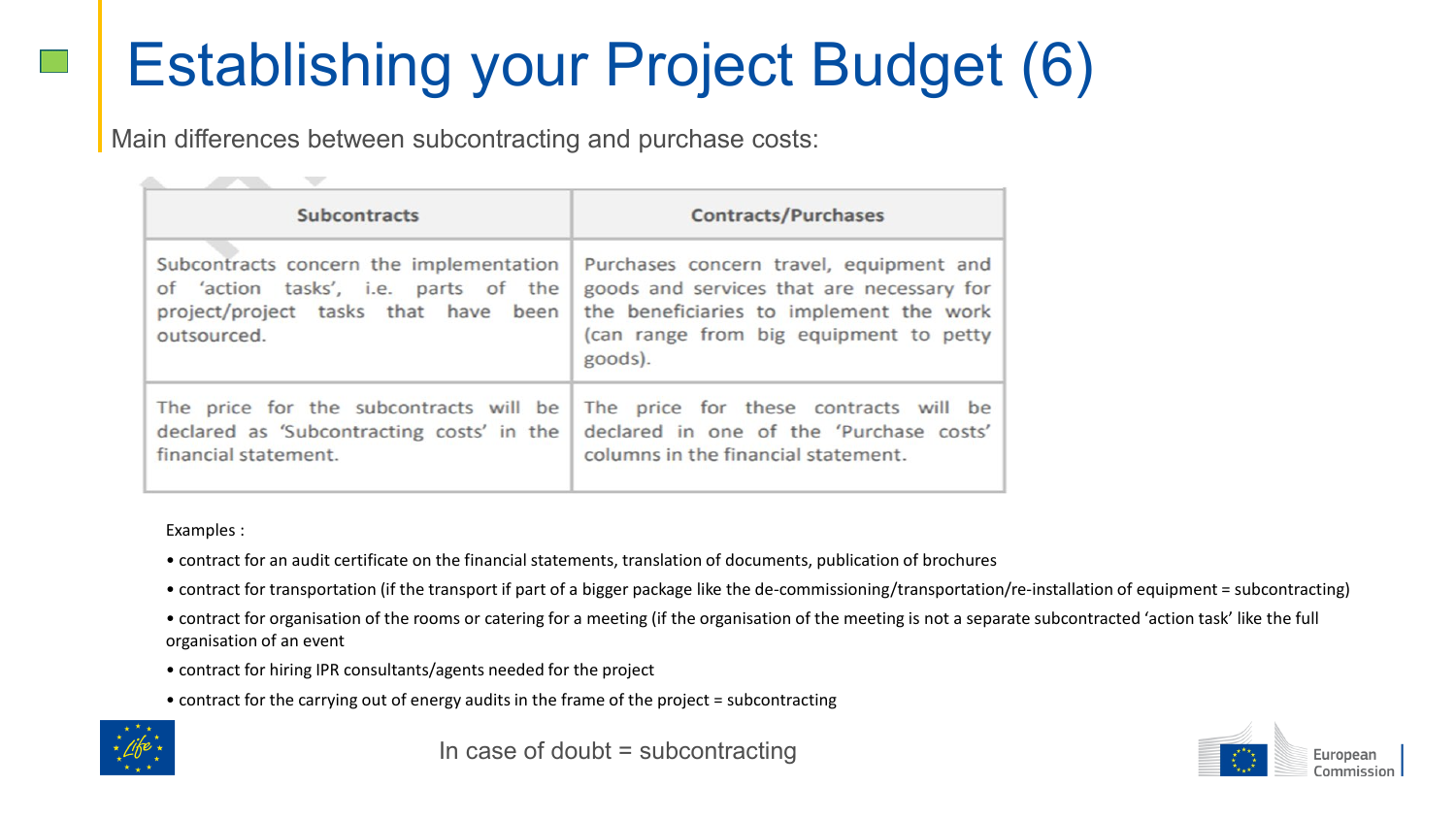## Establishing your Project Budget (7)

- Check your **call document** and Art. 6 MGA : **Eligible and ineligible costs**
- Only amounts in **EUR**
- **Indirect costs = flat rate of 7%** on direct costs (except Volunteer/ Land Purchase costs) except for calls where indirect costs are not eligible
- **Indirect costs covered by an operating grant are not eligible** UNLESS it is demonstrate in the accounting system that the operating grant does not cover any costs of the action grant.
- **Unit costs for daily rates can be found in Annex 2a of the MGA**  [\(https://ec.europa.eu/info/funding-tenders/opportunities/docs/2021-2027/life/agr](https://ec.europa.eu/info/funding-tenders/opportunities/docs/2021-2027/life/agr-contr/mga_life_en.pdf)contr/mga\_life\_en.pdf)
	- SME Owner Unit costs Coëfficients to be used can be found in the Horizon Europe Work Programme (section Marie Skłodowska-Curie actions) **in force at the time of the call** : https://ec.europa.eu/info/funding[tenders/opportunities/docs/2021-2027/horizon/wp-call/2021-2022/wp-2-msca-actions\\_horizon-2021-2022\\_en.pdf](https://ec.europa.eu/info/funding-tenders/opportunities/docs/2021-2027/horizon/wp-call/2021-2022/wp-2-msca-actions_horizon-2021-2022_en.pdf)
	- Volunteer Costs



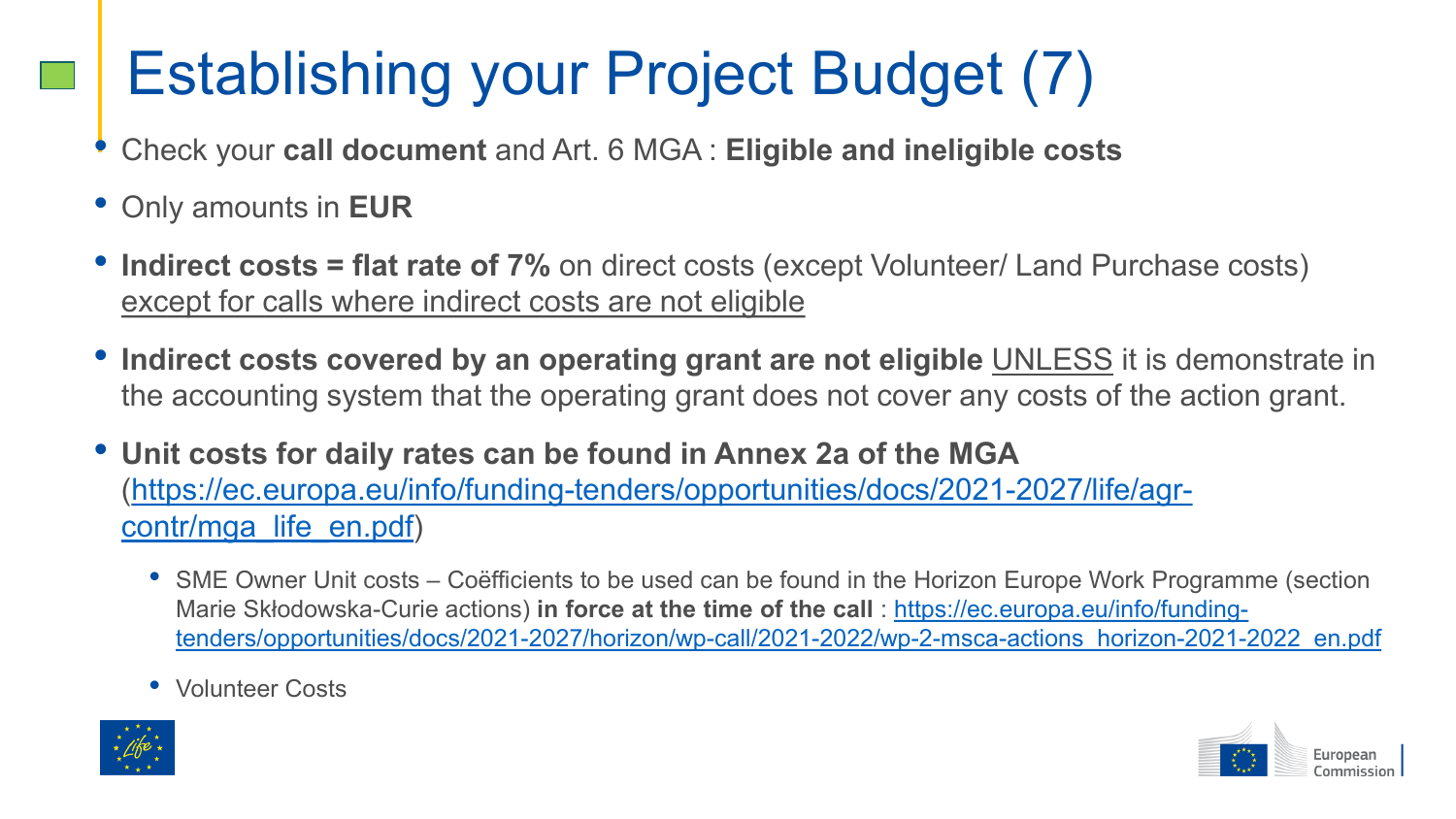## **Maximum** EU Funding of Eligbible Costs (1)

### **ACTION GRANTS: Different % depending on the type of action**

- Standard Action Projects : 60%
	- except Nature & Biodiversity => 75 % (priority habitats) & 67% (priority & non-priority habitats).
- Strategic Nature & Integrated Projects : 60%
- Technical Assistance Projects (**TA-PP** 60%**, TA-CAP** 95%)
- Other Actions : 60%-95%-100%

### **OPERATING GRANTS: 70%**



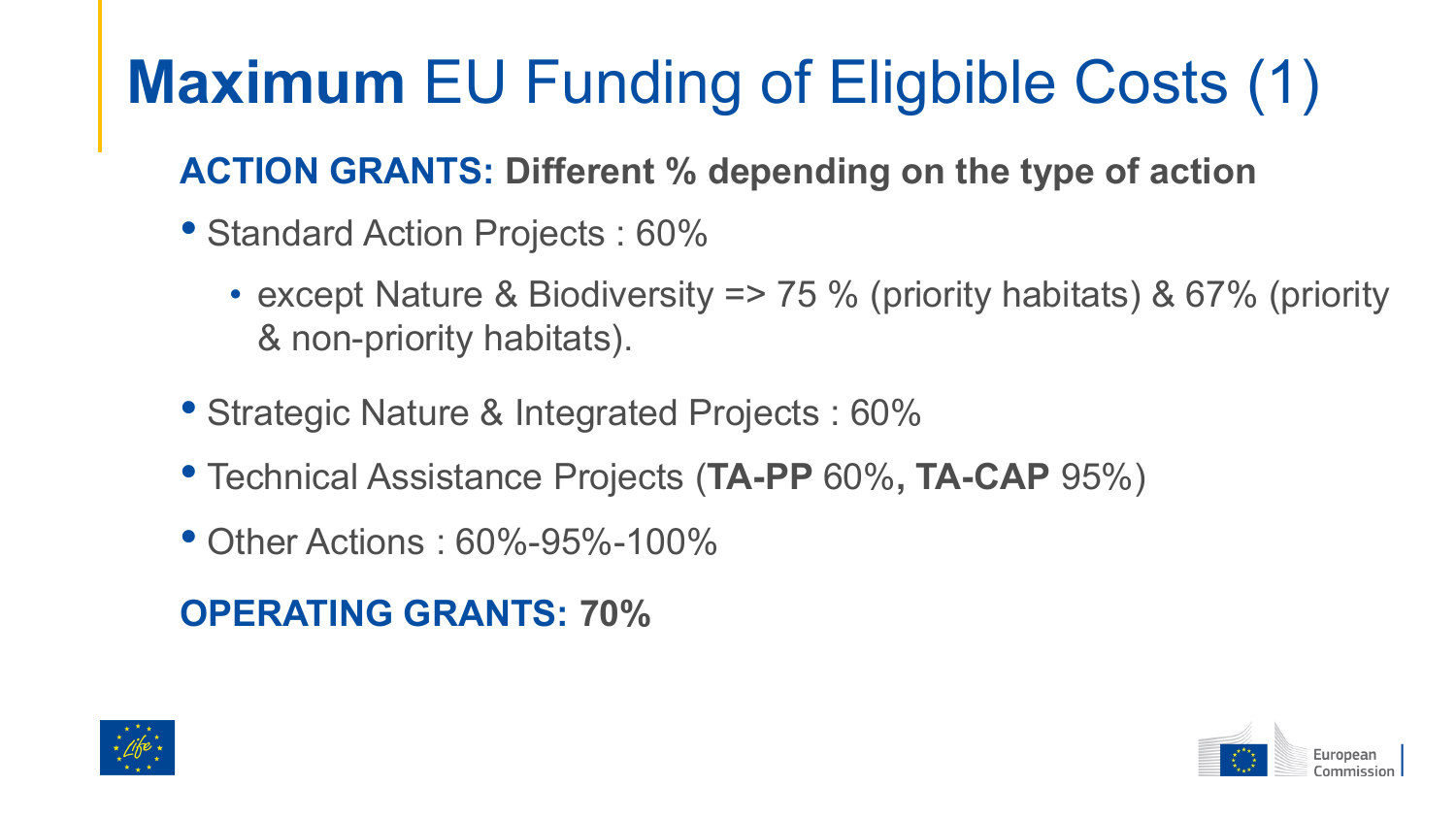## **Maximum** EU Funding of Eligible Costs (2)

- The system will calculate for each beneficiary the **theoretical max. amount of EU Funding** that can be requested
- Each beneficiary will have to **enter manually the EU Funding requested** –> can be lower than the maximum in case of funding from other cofinancers, income of the project, higher own funding…
- The 'maximum grant amount' is the **maximum grant amount decided by the EU**. It normally corresponds to the requested EU Funding but may be lower.
- The amount at interim/final payment stage shall not be higher than the amount of EU funding fixed in the grant agreement.



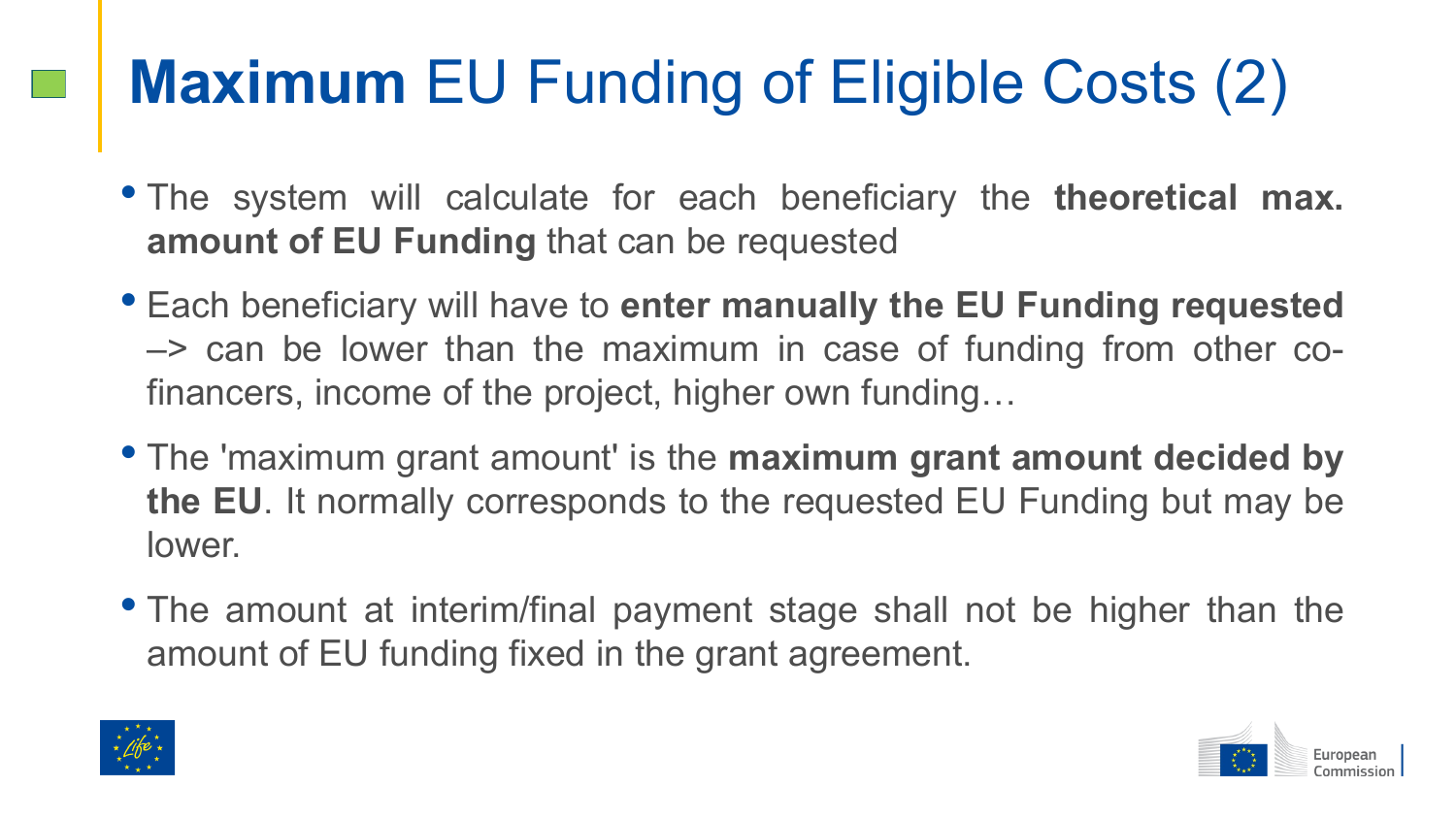## Eligible Costs – Art 6 MGA – Actual Costs

- **Actually incurred** during **duration of the project** (Art 4) except final reporting (Art 21)
- Belong to **budget categories of the call**
- **Directly** related to the action and necessary for the implementation (costs indirectly related via cost drivers are not to be included under the direct actual costs)
- **Identifiable and verifiable**, in the **accounts of the beneficiary**
- Compliant with applicable **national law on taxes, labour and social security**
- **reasonable, justified** and must comply with the principle of **sound financial management**



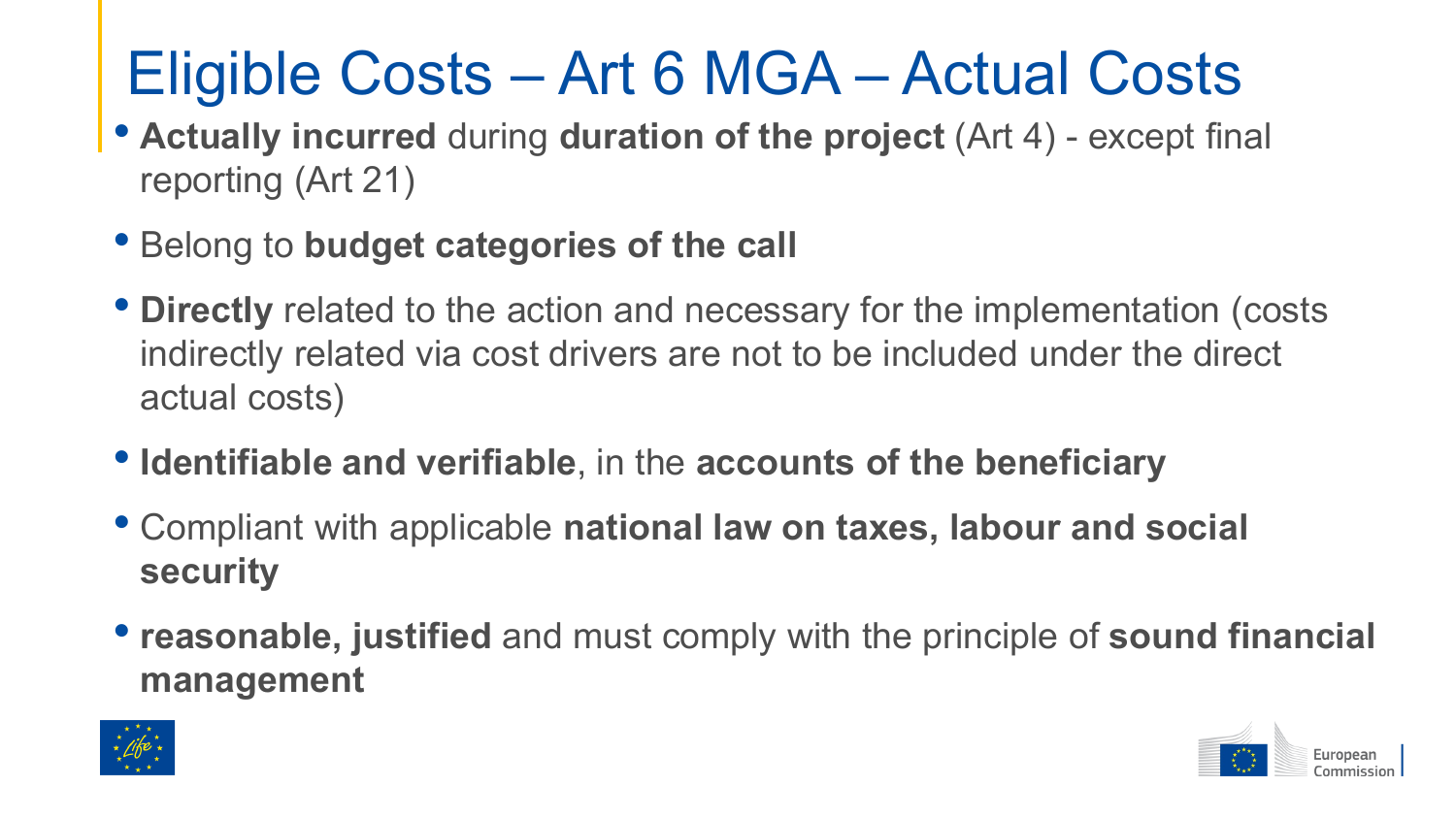### Eligible Costs – Art 6 MGA – Unit Costs & Flat Rate

- Declared under the **correct budget category**
- Costs to which the flat rate is applied need to be eligible
- Related to the **period of the action** (Art 4) except for final reporting (Art 21)
- Unit costs should be **necessary** for the implementation
- Number of units must be **identifiable and verifiable**, in particular supported by records and documentation (Art 20) -> proof of units used



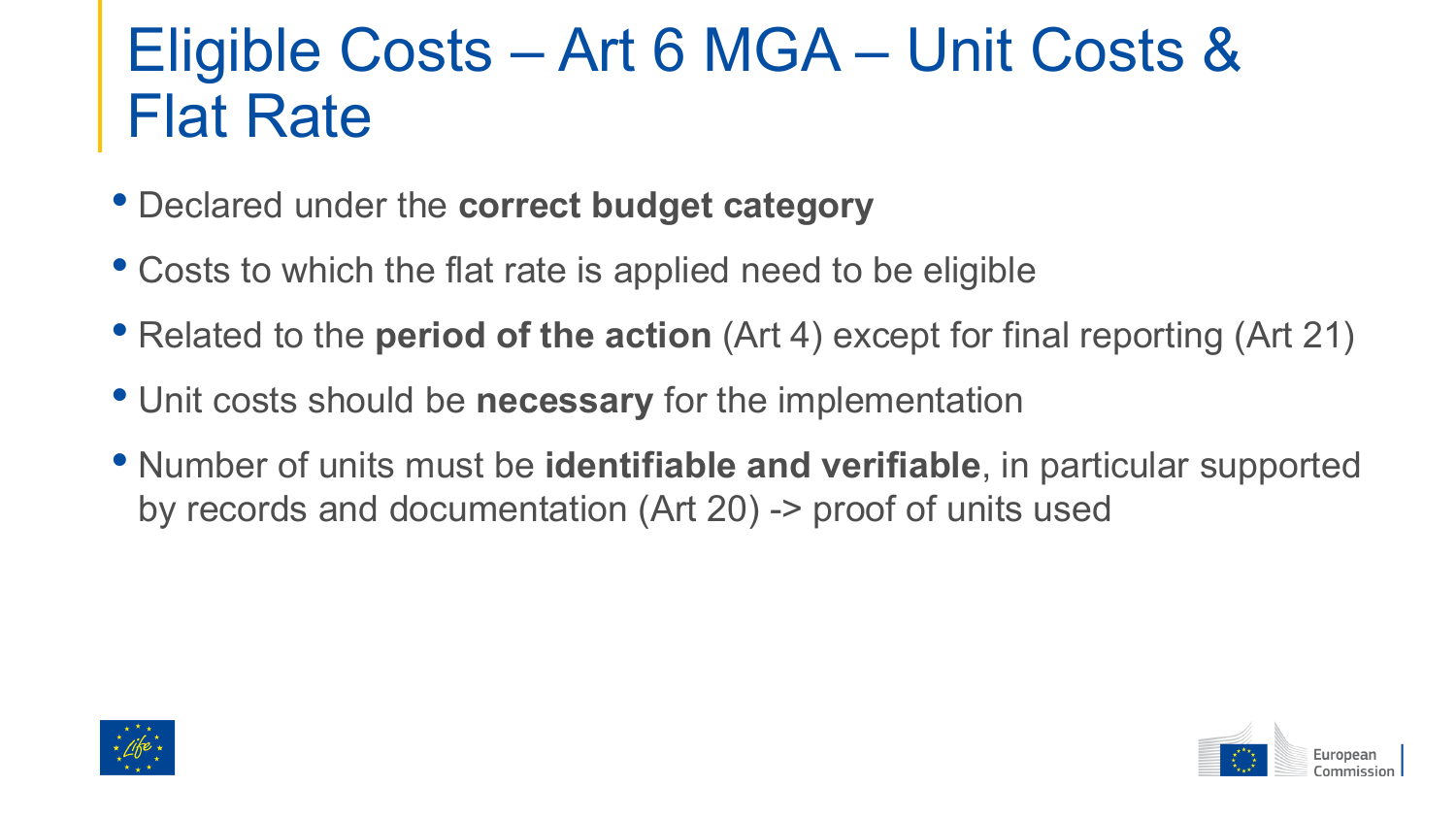### Direct Eligible Costs – A. Personnel

- **A1 Costs for employees or equivalent** limited to salaries, social security contributions, taxes and other costs linked to the remuneration, if they arise from national law or the employment contract (or equivalent appointing act)
- **A2 Natural persons** working under a direct contract other than employment contract & **A3 Seconded persons** by a third party against payment IF
	- work under conditions similar to those of an employee (i.e. the way the work is organised, the tasks that are performed and the premises where they are performed)
	- result of the work belongs to the beneficiary (unless agreed otherwise)
- **A4 SME Owners or natural persons (Sole Traders)** (*owners/sole traders not receiving a salary* – unit cost)
- **A5 Volunteers** (persons who freely work for an organisation, on a *non-compulsory basis and without being paid* – unit cost)



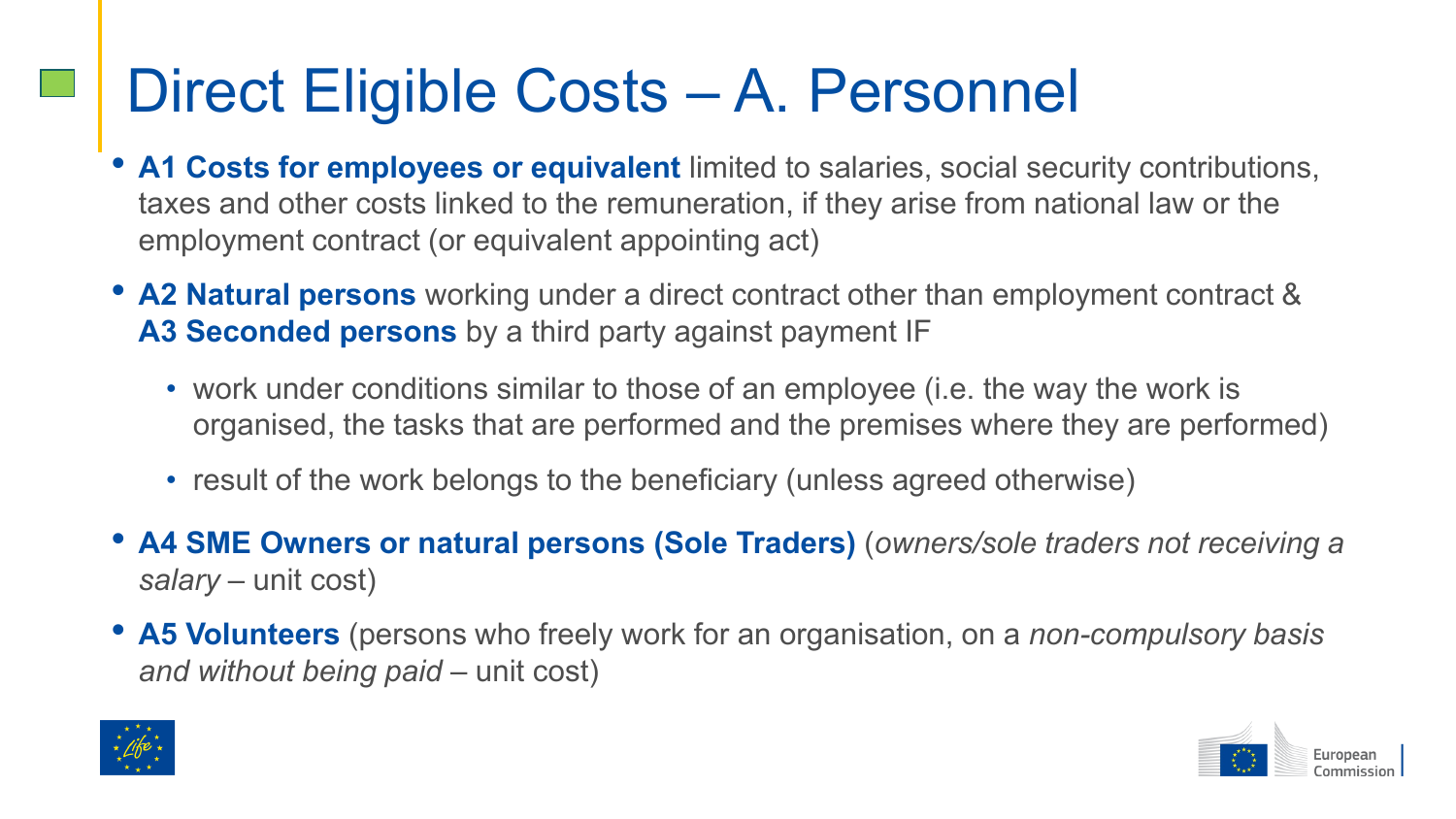### Direct Eligible Costs – A. Personnel

**A1 Costs for employees or equivalent** – Calculation is as follows :

• For the budget :

Project cost employee = (average annual salary cost of employee / 12) \* person-months on project

• For the reporting :

Project cost employee (year  $X$ ) = (actual annual salary cost of the person/215 days ) \* nr of day equivalents worked on the action

Nr of day equivalents to be declared per year cannot be higher than 215 !!!

#### **A2 & A3 Costs for natural persons/seconded personnel**

• calculated on the basis of the actual contract/secondment rate which must not be significantly different from those for personnel performing similar tasks under an employment contract with the beneficiary



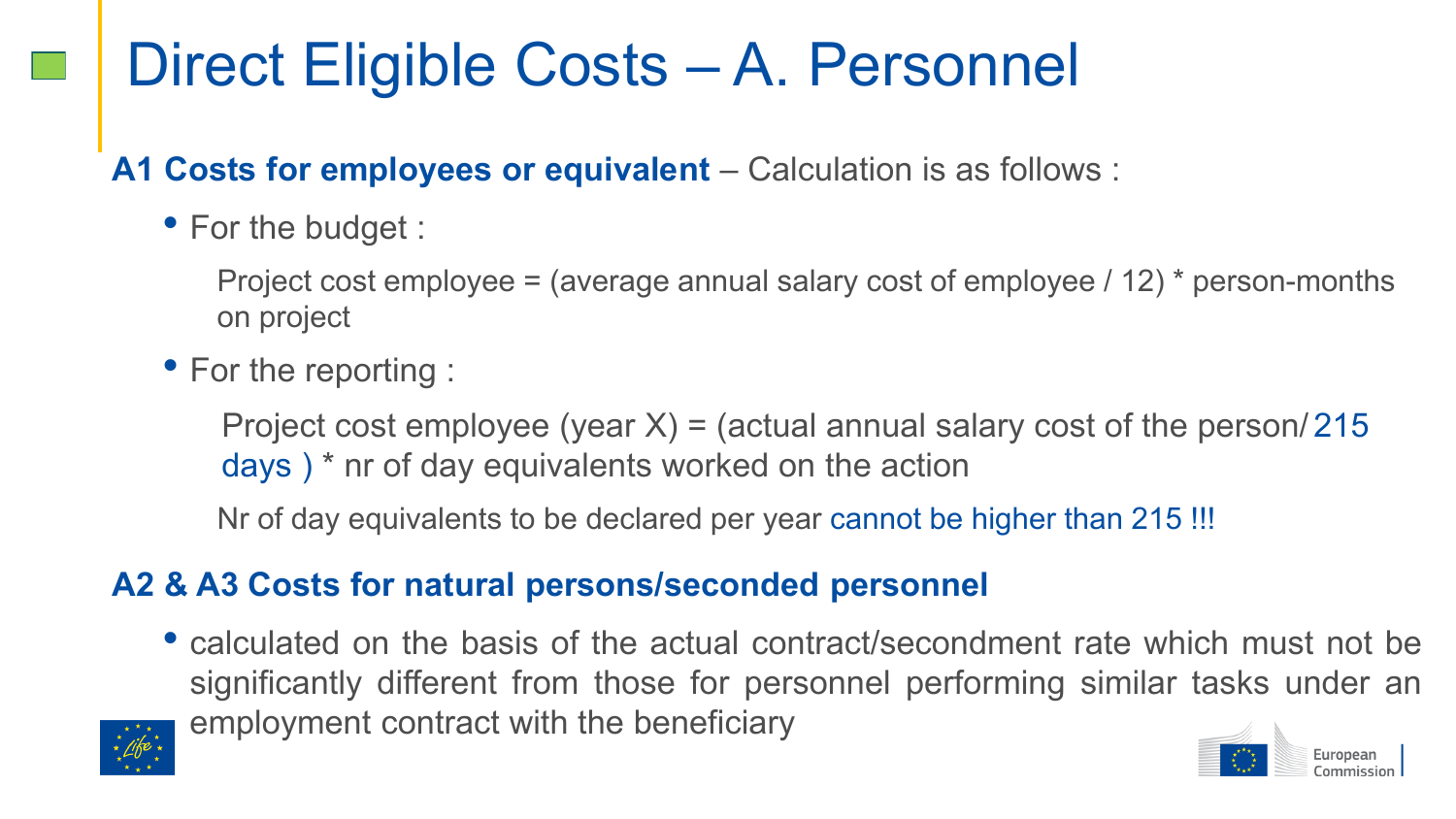### Direct Eligible Costs – A. Personnel

#### **A4 SME Owners and natural persons not receiving a salary and A5 Volunteers**

- **Unit costs** as in Annex 2a
- For SME owners/natural persons : {EUR 5 080 / 18 days = 282,22} x {countryspecific correction coefficient of the country where the beneficiary is established}

#### **A5 Volunteers**

- Maximum **50% of the total project costs** and contributions estimated in the proposal
- Maximum EU contribution cannot be higher than the **total eligible costs without volunteers**.
- At reporting : May not exceed the maximum amount for volunteers for each beneficiary set out in Annex 2



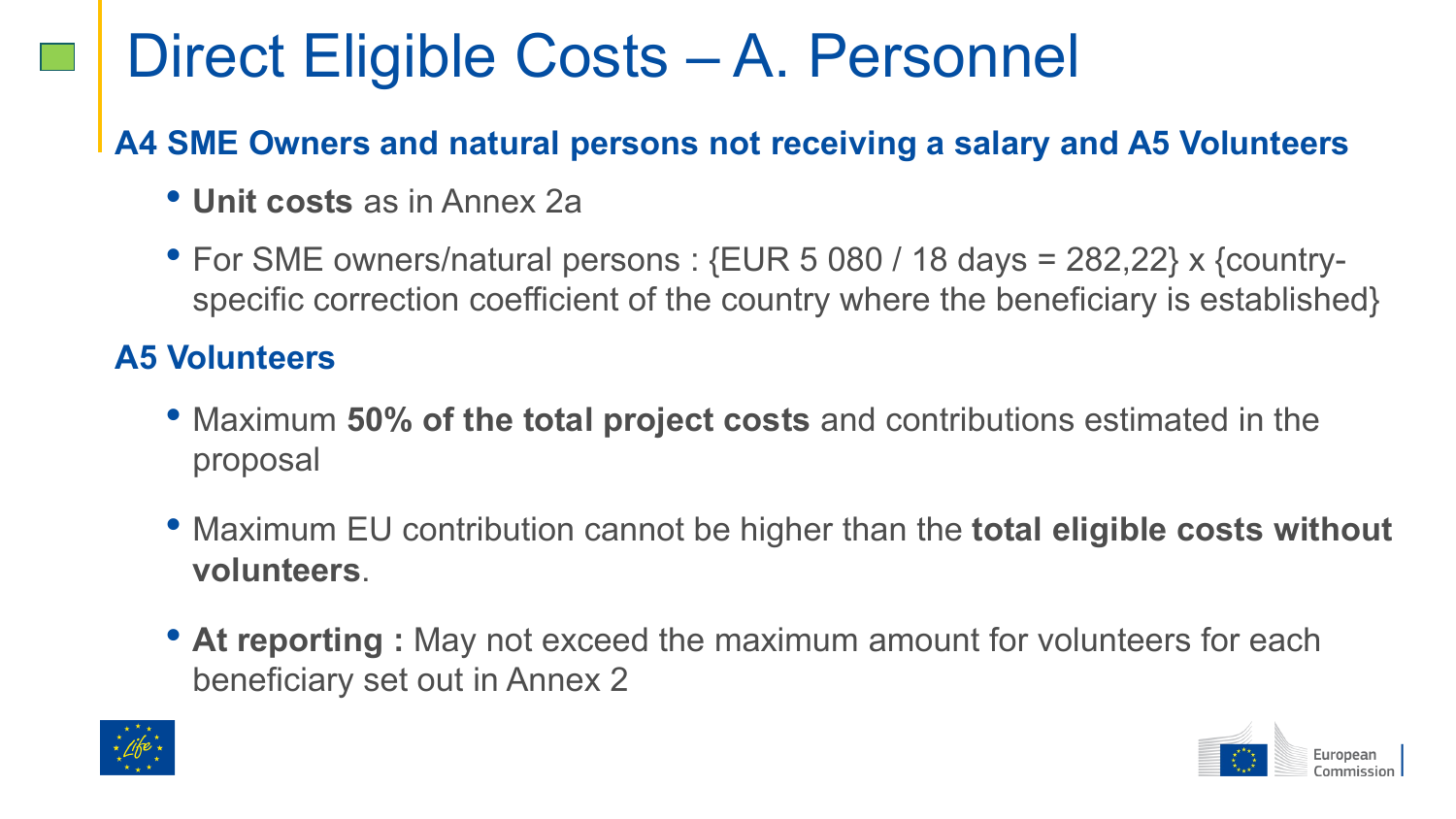### Direct Eligible Costs – B. Subcontracting

- Fulfil the **general eligibility conditions**
- awarded using the beneficiary's **usual purchasing practices** provided these ensure *best value for money* (or if appropriate the lowest price) and *no conflict of interests*
- may cover only a **limited part of the action** UNLESS properly justified for some calls
- Beneficiaries that are '**contracting authorities/entities**' within the meaning of the EU Directives on public procurement must also comply with the applicable national law on **public procurement**



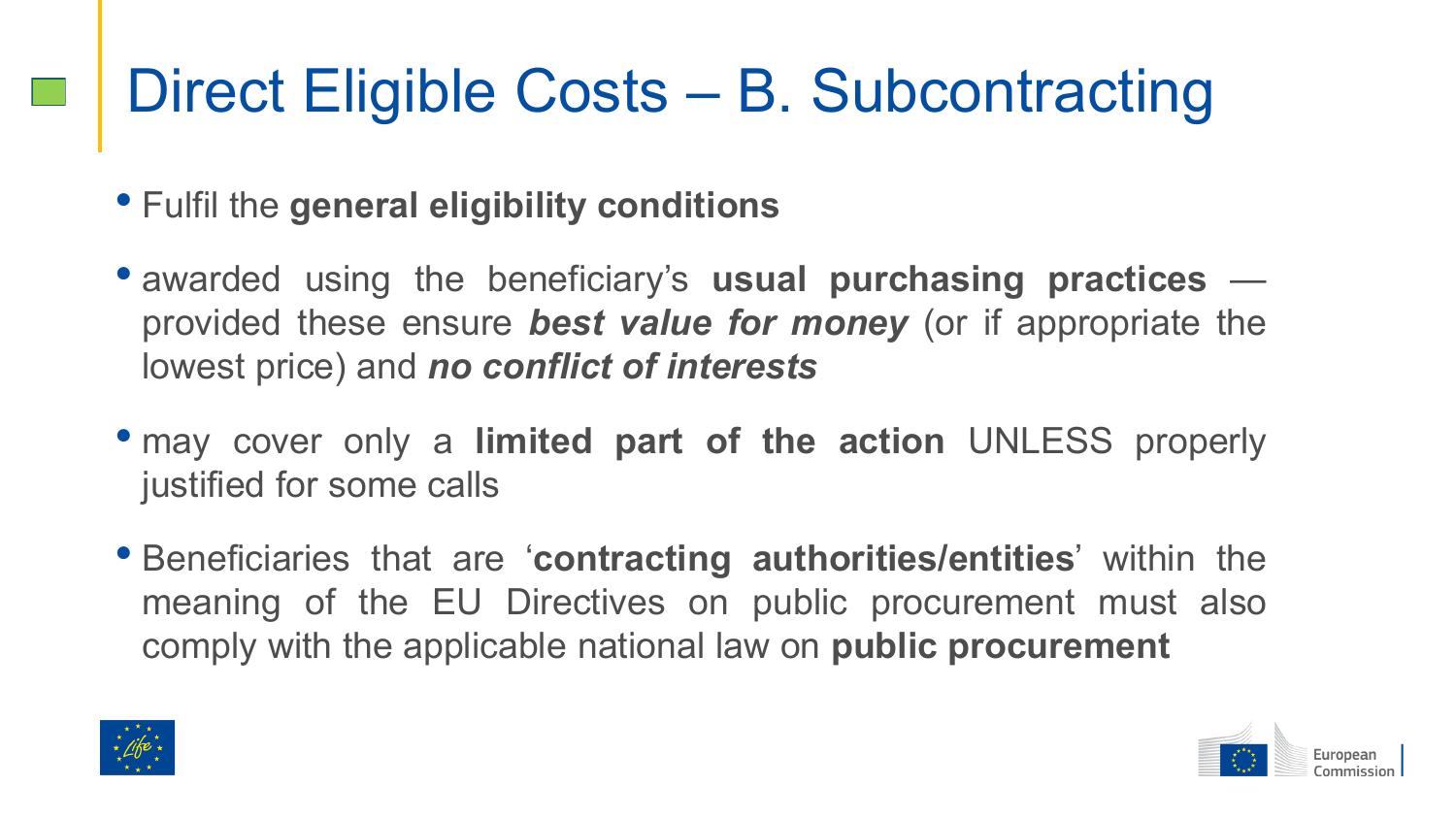### Direct Eligible Costs – C. Purchase Costs

#### **C1 Travel and Subsistence (travel/accomodation/subsistence)** :

• actual incurred and in line with usual practices

#### **C2 Equipment (Equipment/Infrastructure/Other assets) => check call document !**

- *OPTION 1 : depreciation of costs :*
	- **Actually incurred** costs and written off in accordance with international accounting standards and the beneficiary's usual accounting practices
	- Only **portion of the costs that corresponds to the rate of actual use** for the action
	- **Costs for renting or leasing** if they do not exceed the depreciation costs of similar equipment (excl financing fees)



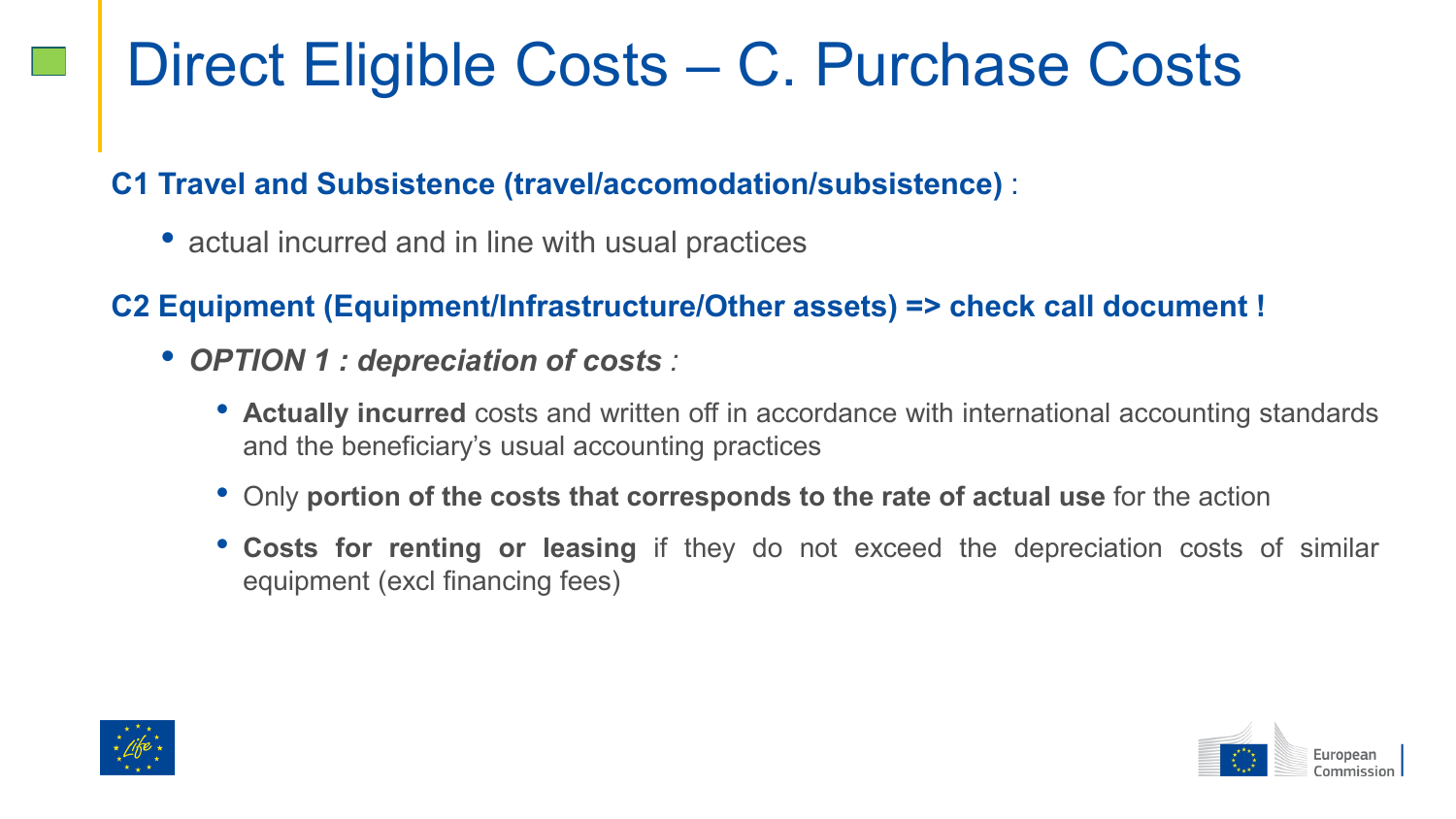### Direct Eligible Costs – C. Purchase Costs

#### **C2 Equipment (Equipment/Infrastructure/Other assets):**

- *OPTION 2: Full cost* (Annex 5 Durability)
	- **Standard Action Projects, Strategic Nature Projects and Strategic Integrated Projects**
	- Purchased/developed **specifically for the action**
	- Commitment to use and maintain it after the end of the action, for activities pursuing the action's objectives. For **at least five years after the end of the action or until the end of its economic lifespan** (i.e. fully depreciated) — whichever is earlier.'
	- Cost is **recorded under a fixed asset account** of the beneficiary in compliance with **international accounting standards** and the beneficiary's **usual cost accounting practices**.



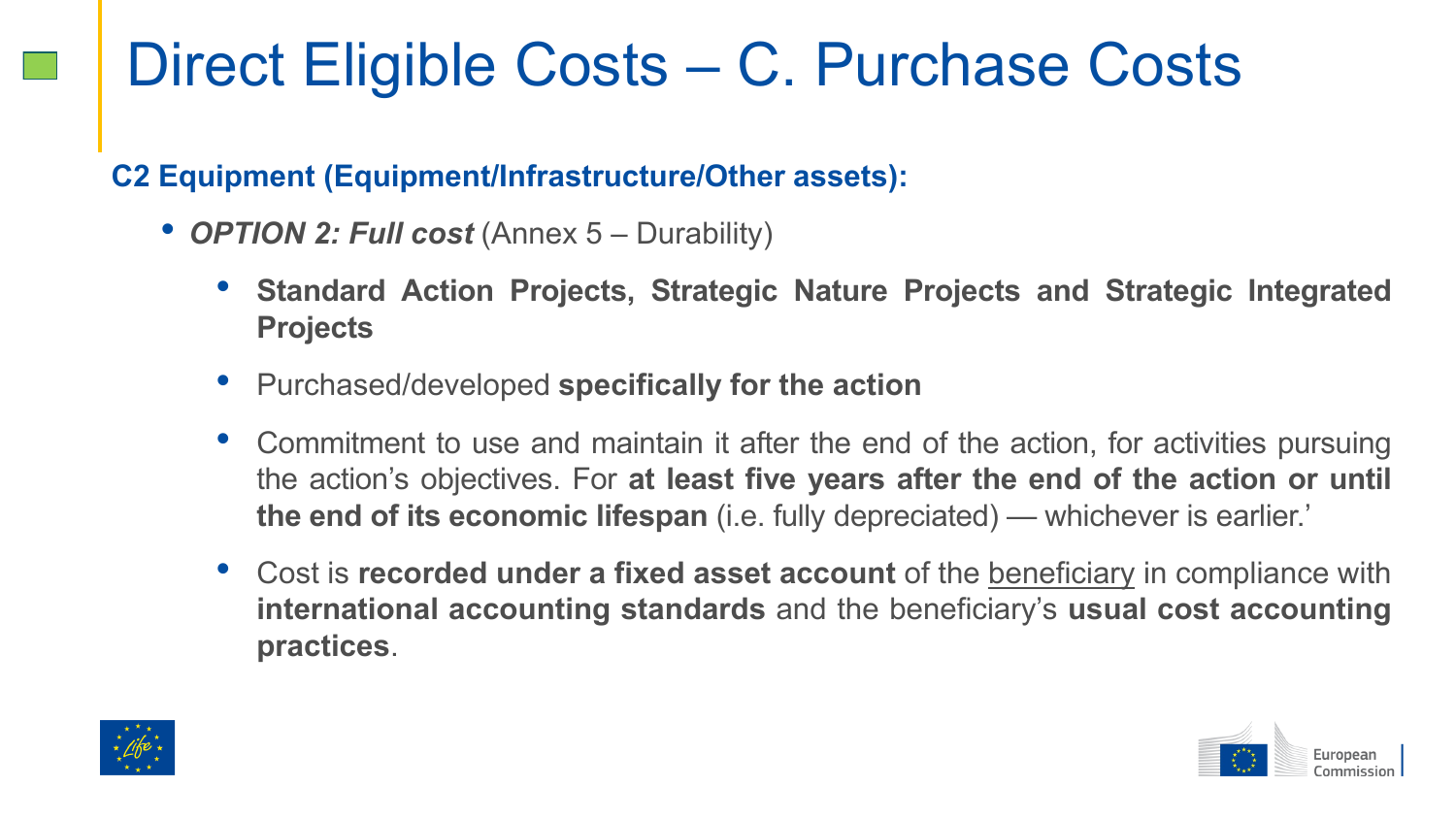### Direct Eligible Costs – C. Purchase Costs

### **C3 Other goods, works and services:**

- Costs actually incurred
- can include e.g. consumables and supplies, promotion, dissemination, protection of results, translations, publications, certificates and financial guarantees, if required under the Agreement



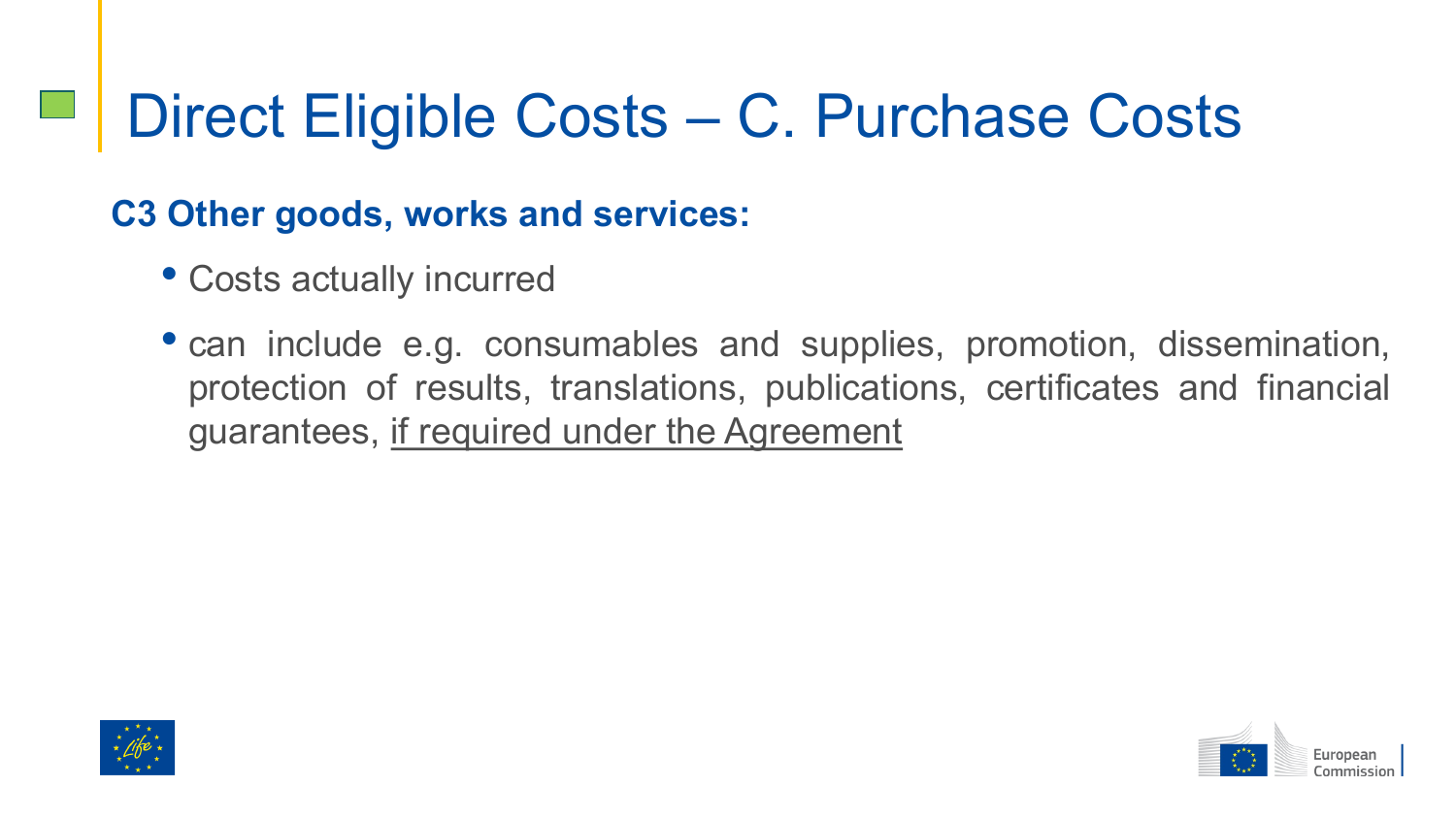### **D1 Financial Support to third parties :**

- in the form of grants, prizes or similar forms of support; if any
- are eligible if
	- in line with the call conditions (max amount per action/third party)
	- they fulfil the general eligibility conditions
	- calculated on the basis of the costs actually incurred
	- the support is implemented in accordance with the **conditions set out in Annex I** which must ensure objective and transparent selection procedures



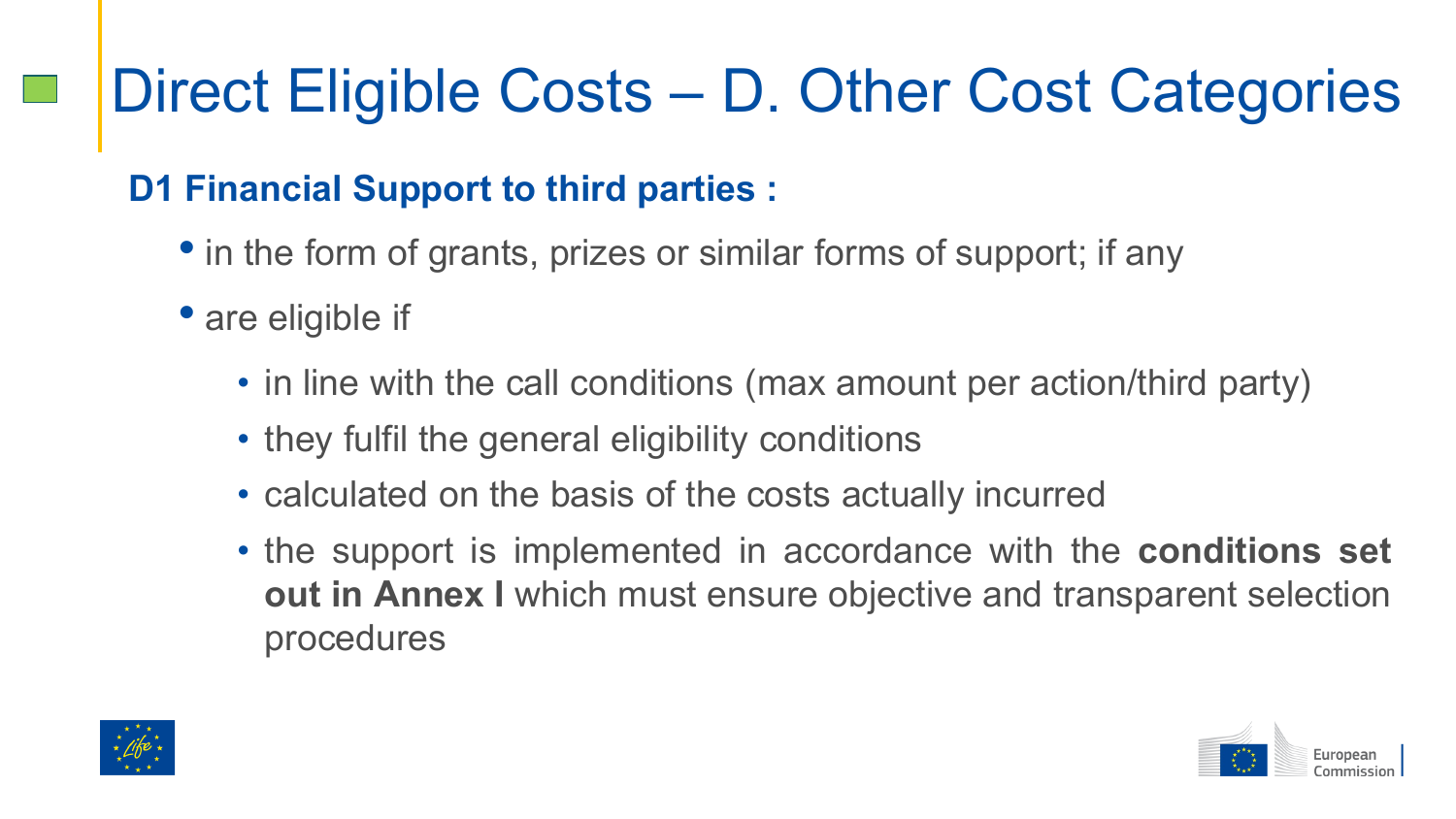#### **D1 Financial Support to third parties :**

- conditions in Annex I must ensure objective and transparent selection procedures and include at least the following:
	- Grants :
		- Amount per third party & criteria for calculating the amount
		- Different types of activity that qualify for financial support (closed list) + the persons or categories of persons that will be supported
		- the criteria and procedures for giving financial support
	- Prizes :
		- Eligibility & Award Criteria
		- Amount of the prize
		- payment arrangements



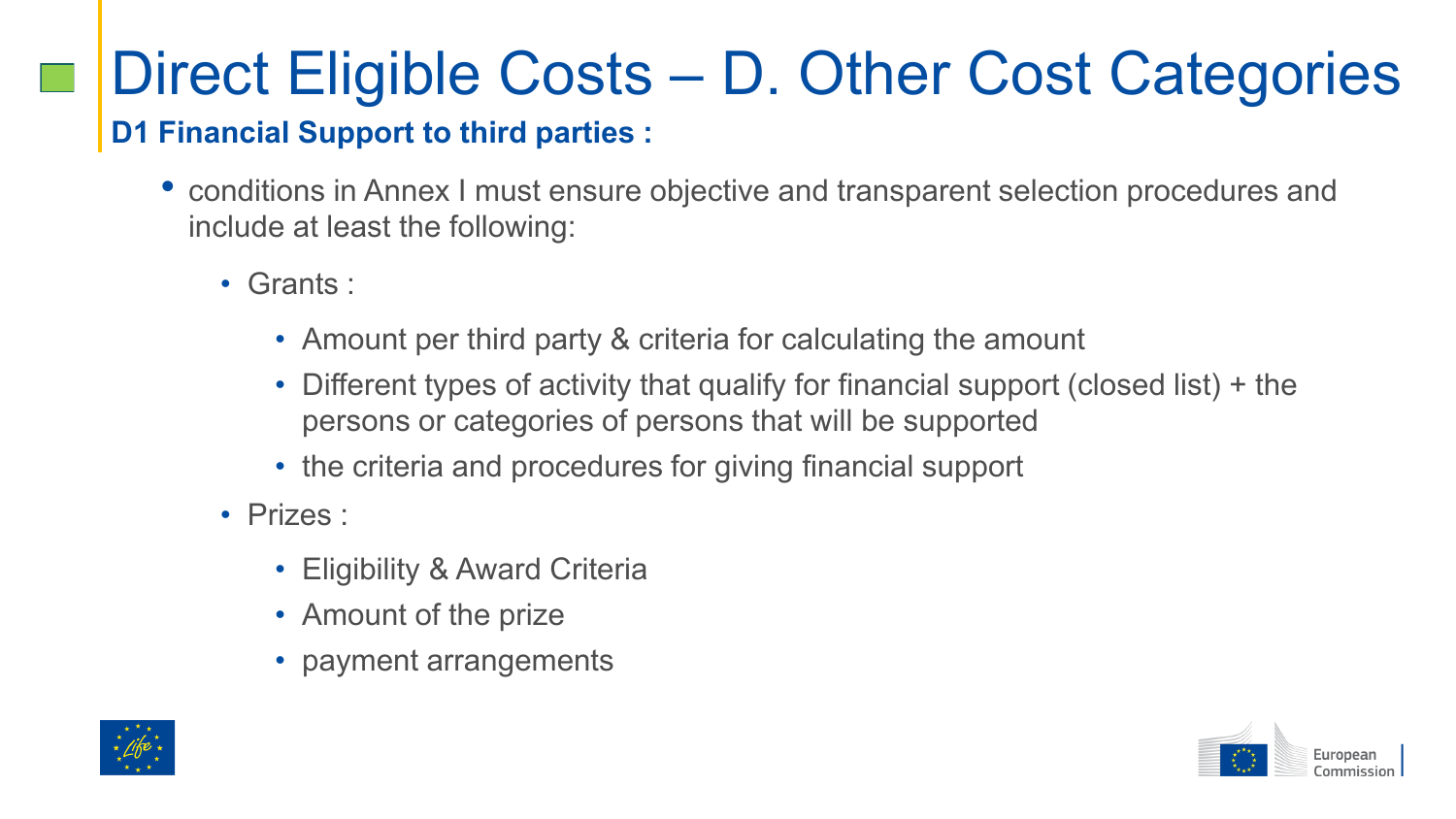### **D2 Land Purchase :**

- from private entities
- incl long-term lease of land or one-off compensations for land use rights
- are eligible if
	- in line with the call conditions
	- they fulfil the general eligibility conditions
	- calculated on the basis of the costs actually incurred
	- they are compliant with the land purchase criteria



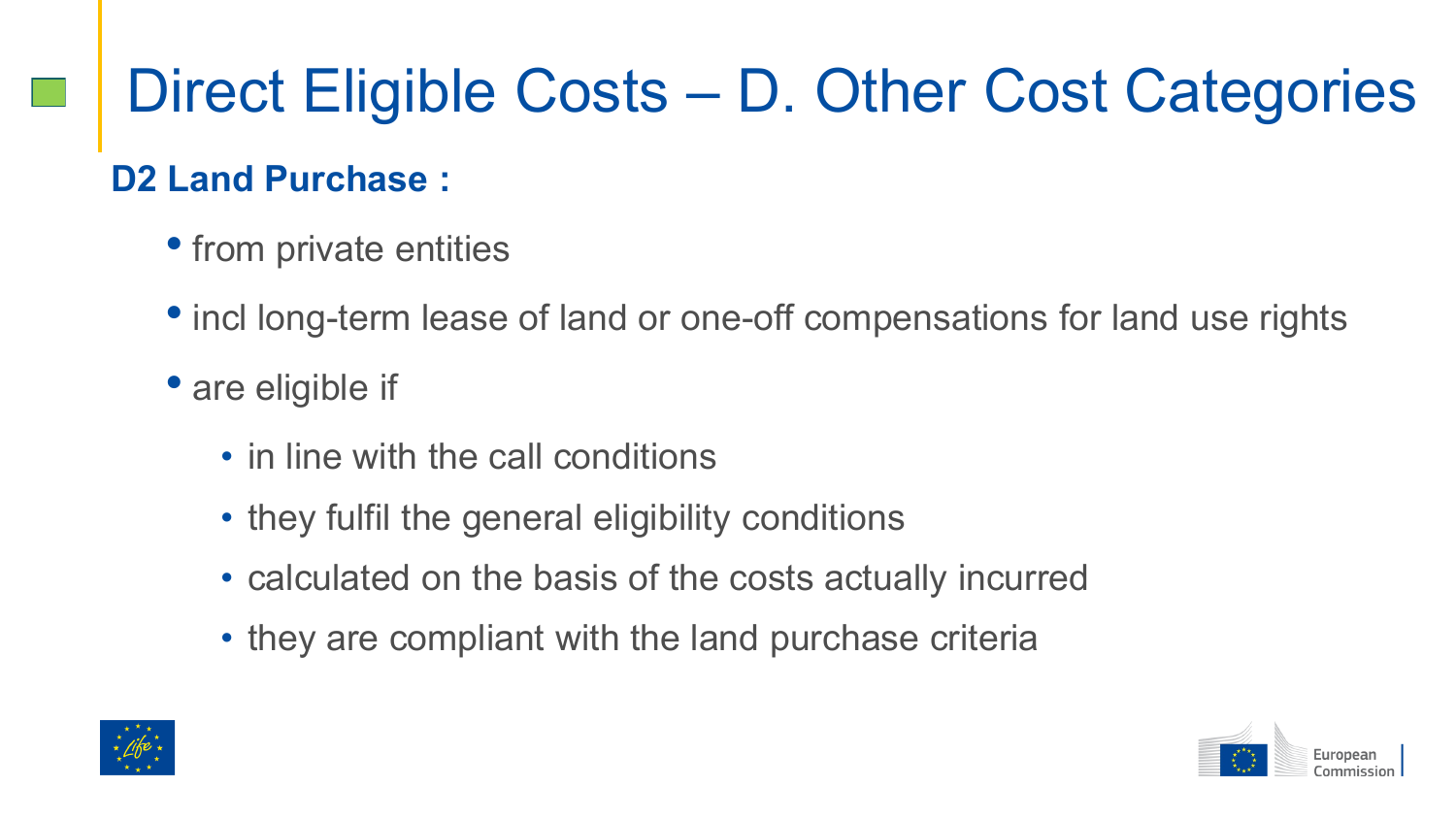#### **D2 Land Purchase criteria :**

- contributes to **improving, maintaining and restoring** the integrity of the **Natura 2000** network
- is the **only or most cost-effective way** of achieving the desired conservation outcome
- is reserved in the long term for **uses consistent with the specific objectives of the LIFE Programme**
- the Member State concerned ensures the **long-term assignment** of such land to **nature conservation purposes** and the beneficiary documents this by ensuring that
	- the **entry into the land register** includes a condition that the land will be assigned definitively to **nature conservation**
	- or, if there is no land register or such a condition is not possible under national law, that such a **condition is either included in the land sale contract or guaranteed by equivalent means**.

European

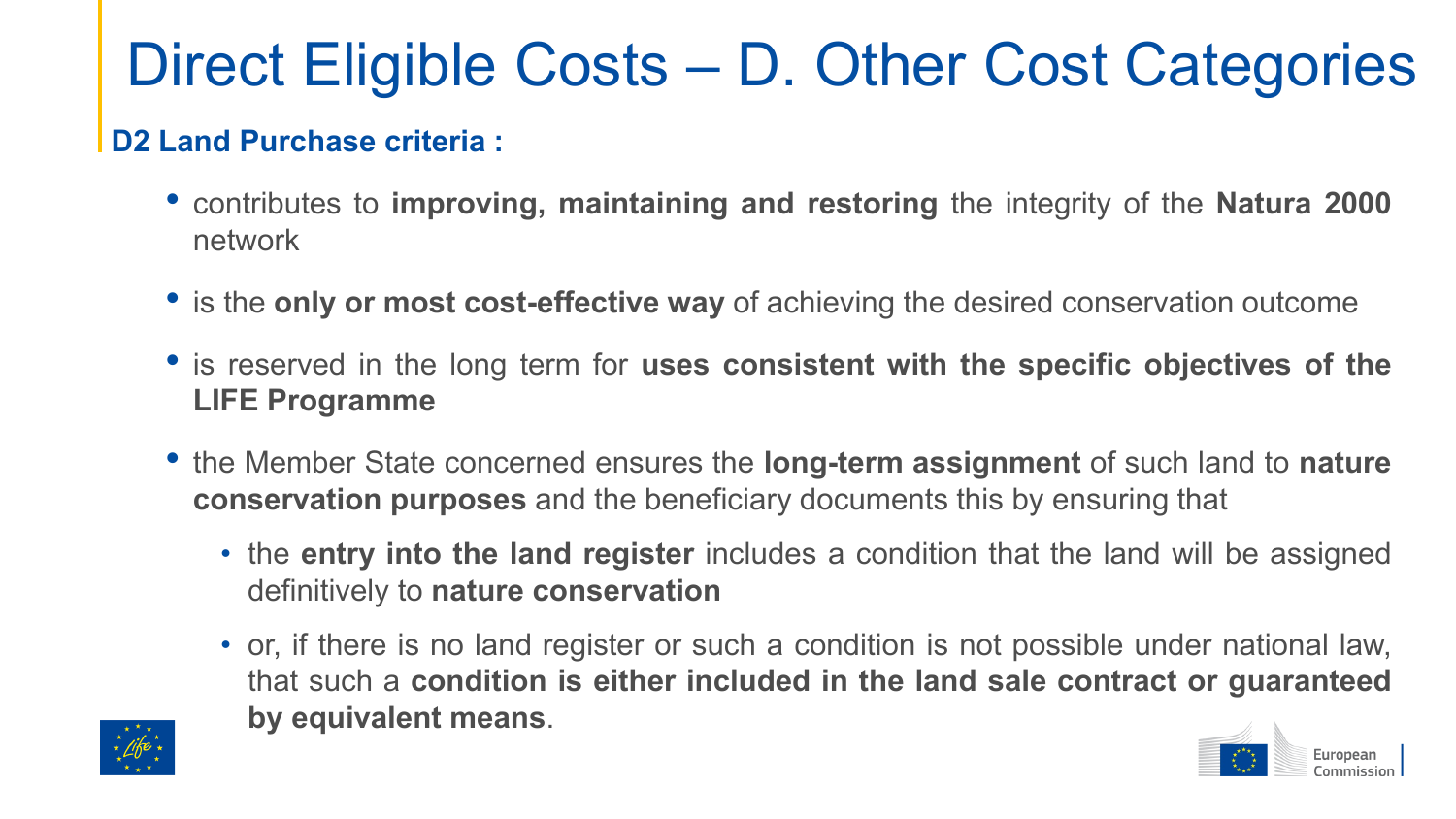#### **D2 Land Purchase :**

- **private beneficiaries should** ensure the **long-term conservation** by making sure that :
	- the entry into the land register includes a condition that, in case of their dissolution or incapacity to manage the land according to nature conservation requirements, the **property will be transferred to an entity primarily active in the field of nature protection**
	- or, if there is no land register or such a condition is not possible under national law, that such a condition is either **included in the land sale contract or guaranteed by equivalent means**
- for **purchases of partial rights**: the entry into the land register duly reflects the long-term nature conservation objectives and the requirements set out in this Article in the MGA
- for **land purchased to be exchanged at a later date for another parcel on which the action will be undertaken**: the exchange is carried out before the end of the action and the land exchanged complies with the requirements set out in this Article in the MGA
- for **long-term leases**: the lease is of at least 20 years and includes provisions and commitments that ensure the achievement of its objectives in terms of habitat and species protection



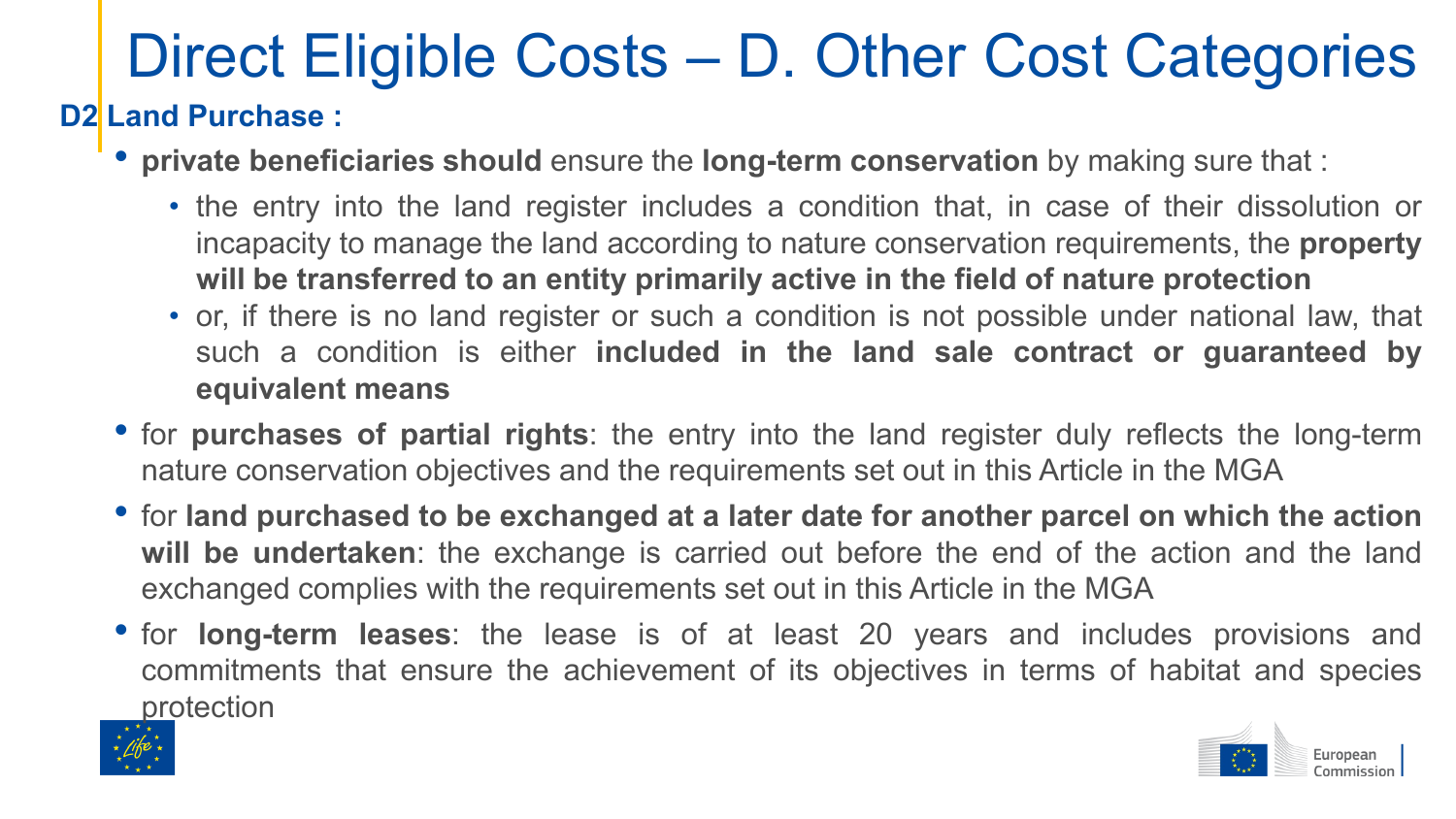### Direct Eligible Costs – E. Indirect Costs

### **E Indirect costs :**

- If foreseen under the related call, will be reimbursed at the flat rate of **7%**  of the eligible direct costs (categories A-D, except volunteers' costs and land purchase costs).
- ATTENTION : No flat rate in case costs are covered by an operating grant (grant financing the functioning costs of the entity)



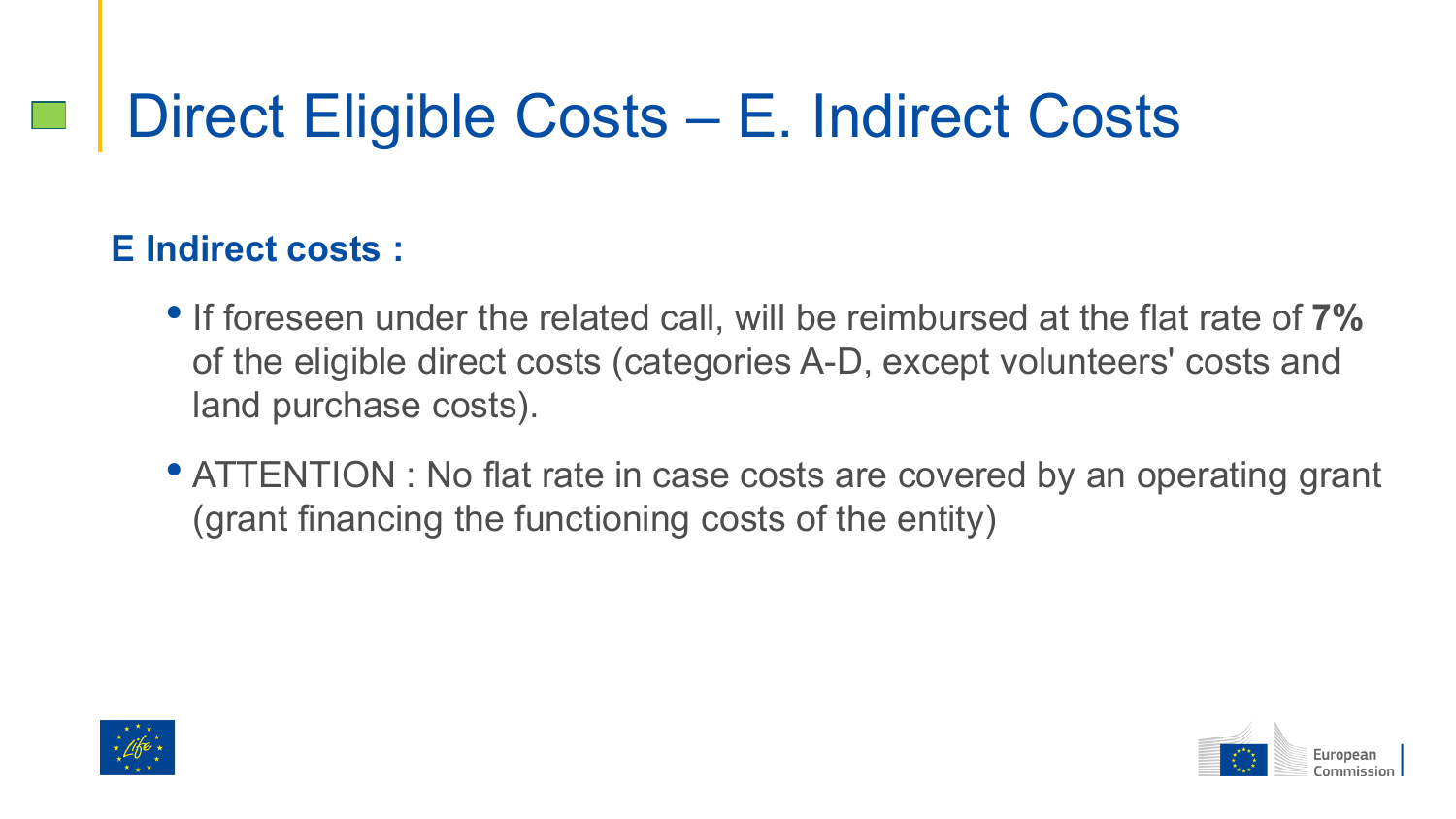## Ineligible costs (1)

• **Costs not complying with the definition of an eligible cost**, e.g. :

- **dividends**
- debt & debt service charges, provisions for future losses and debts
- interest owed, currency exchange losses
- bank costs charged by the beneficiary's bank for transfers from the granting authority
- excessive or reckless expenditure
- **deductible or refundable VAT** (including VAT paid by public bodies acting as public authority)
- costs incurred or contributions for activities implemented during grant agreement suspension
- **in-kind contributions** by third parties



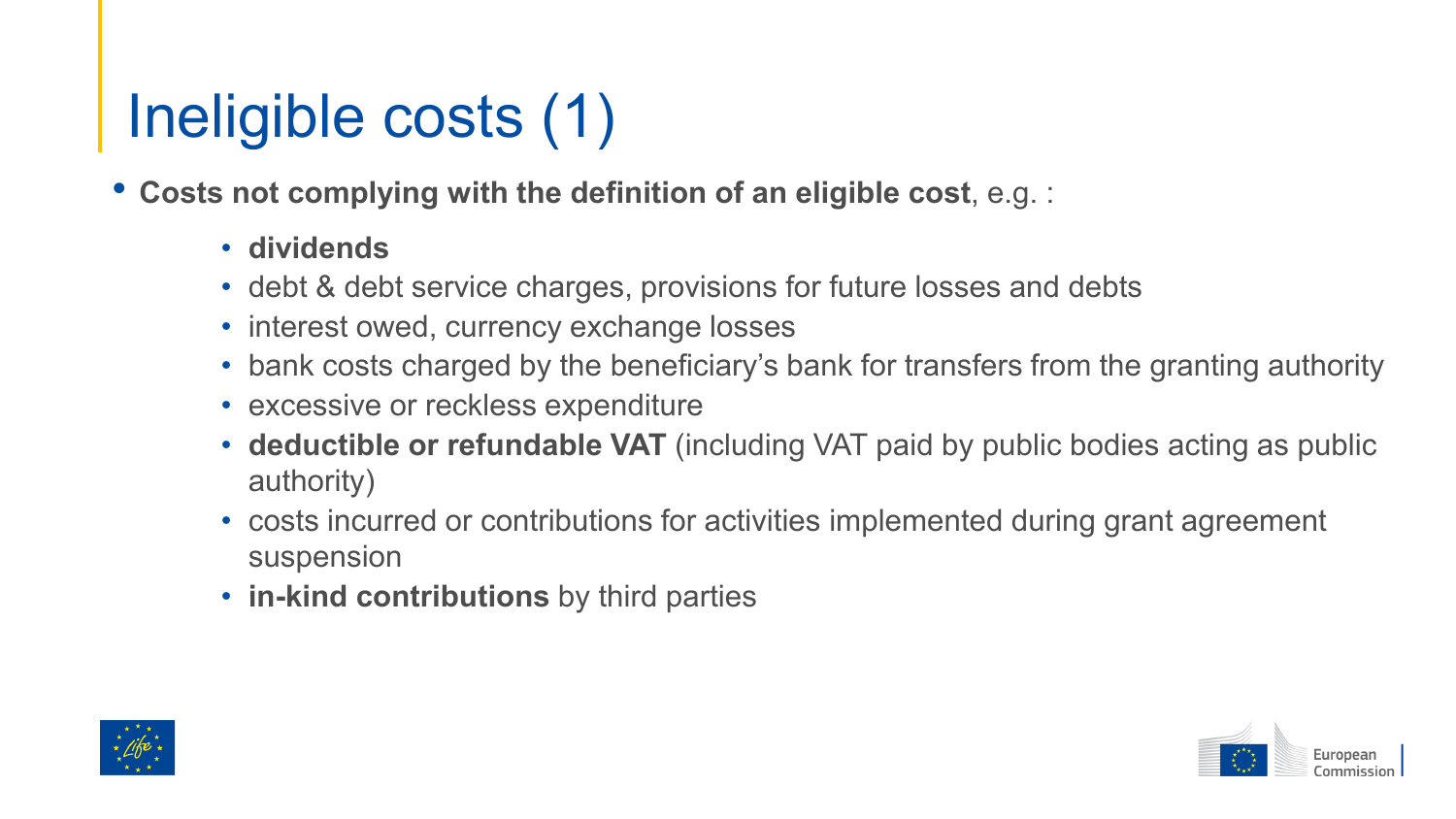## Ineligible costs (2)

- **Costs or contributions declared under other EU grants (or grants awarded by an EU Member State, non-EU country or other body implementing the EU budget** unless exception as stated in the MGA e.g. if the action grant is combined with an operating grant running during the same period and the beneficiary can demonstrate that the operating grant does not cover any (direct or indirect) costs of the action grant
- **costs or contributions for staff of a national (or regional/local) administration**, for **activities that are part of the administration's normal activities** (i.e. not undertaken only because of the grant)
- **costs or contributions (especially travel and subsistence) for staff or representatives of EU institutions, bodies or agencies**
- costs specifically declared ineligible in the related call



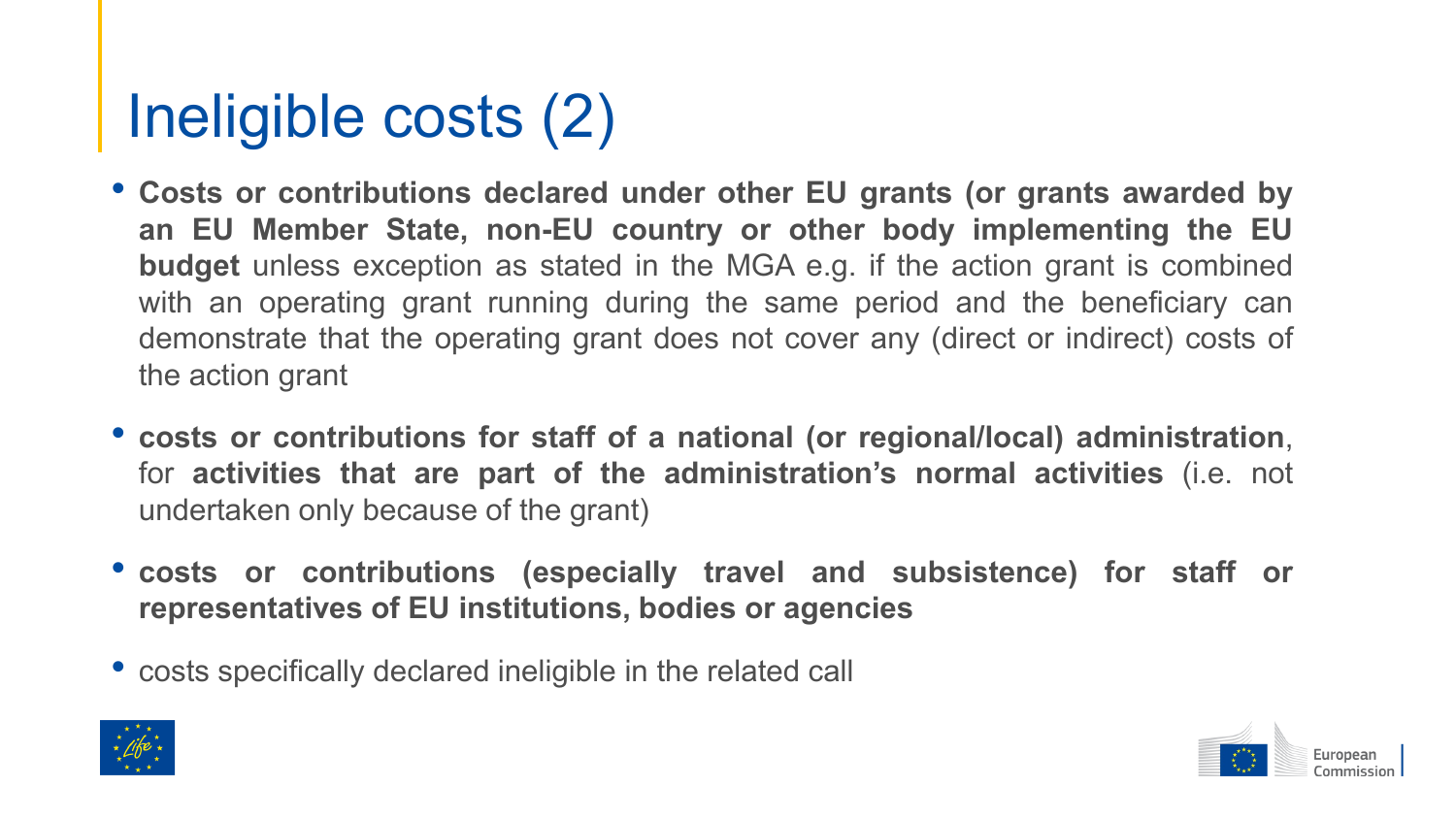30 years of bringing green ideas to LIFE

1992 - 2022



뿦

[https://cinea.ec.europa.eu/life\\_en](https://cinea.ec.europa.eu/life_en)

Keep in touch with us





 $\left| \begin{smallmatrix} 1 \\ 1 \end{smallmatrix} \right|$